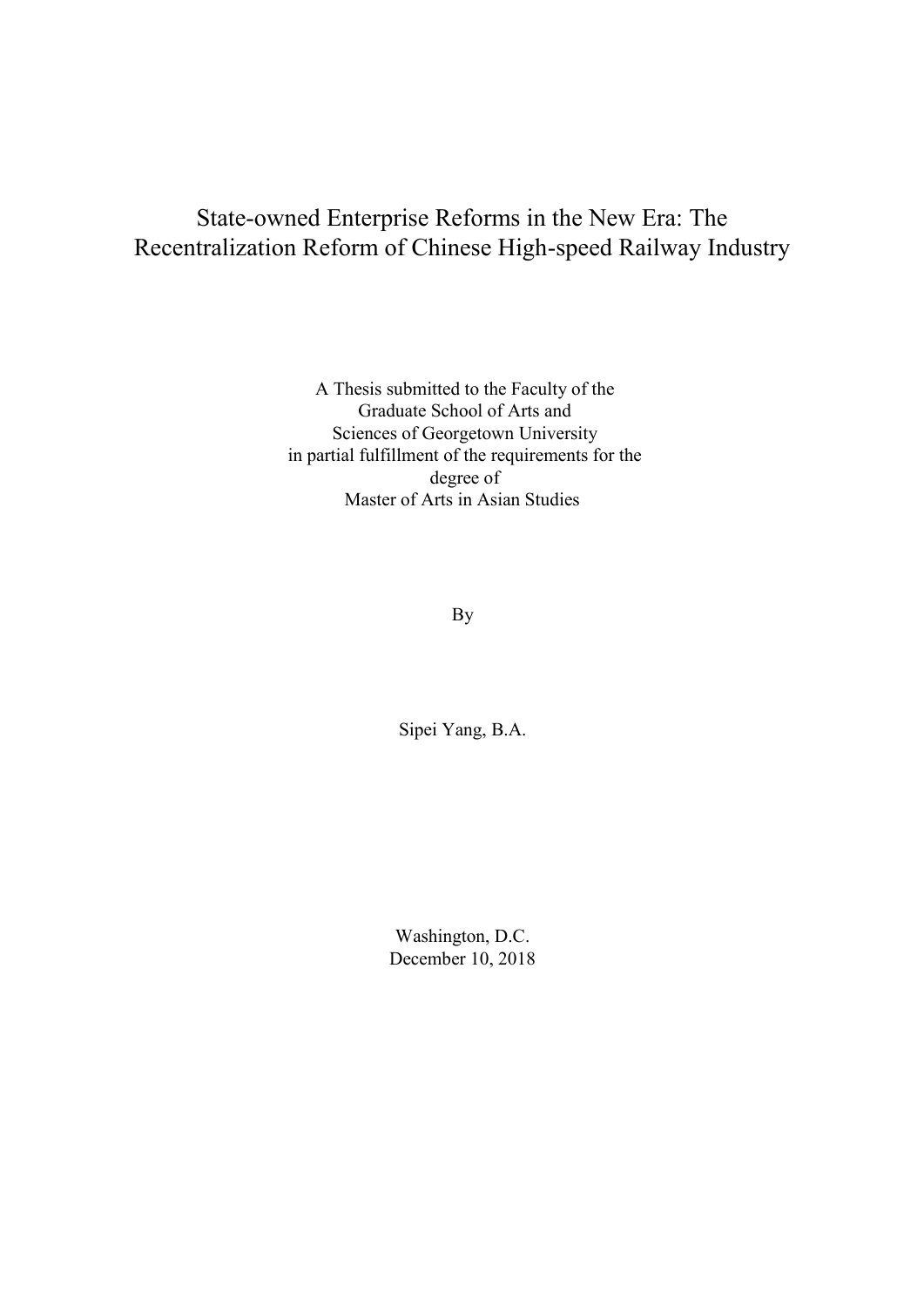Copyright 2018 by Sipei Yang All Rights Reserved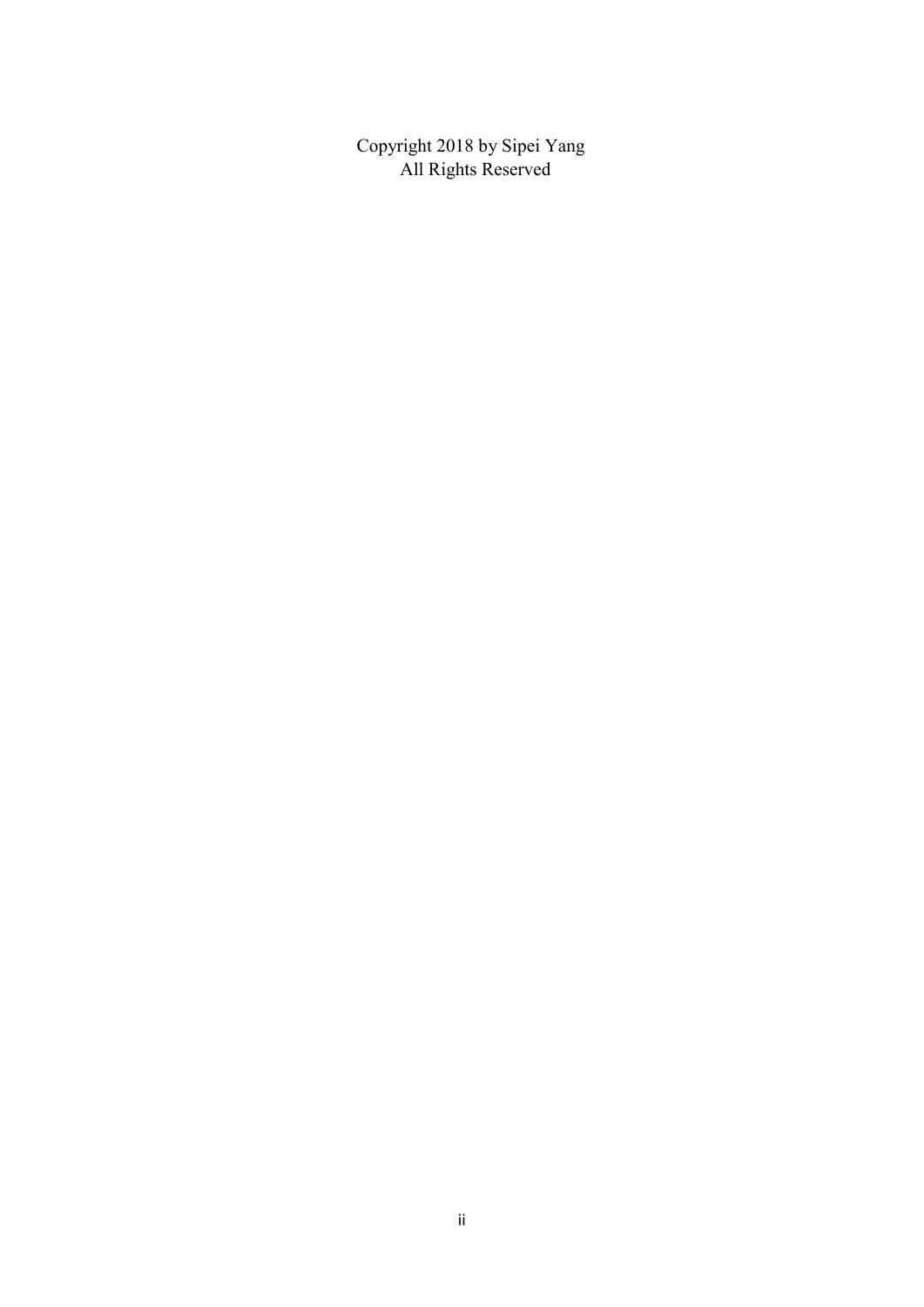#### State-owned Enterprise Reforms in the New Era: The Recentralization Reform of Chinese High-Speed Railway Industry

Sipei Yang, B.A.

Thesis Advisor: Kristen Looney Professor, Ph.D.

#### **ABSTRACT**

Chinese economic development has undergone significant changes in the past several decades. When China first joined the WTO and announced its "Going out" policy in the early 2000s, increasing the role of the market was Beijing's major goal. In line with this objective, Chinese State-owned Enterprise (SOE) reforms focused on how to improve domestic market competition as well as company profitability. After a decade of double-digit GDP growth and the ramping up of export-oriented economic policies and projects, China entered a "New Era of the Chinese Economy," which emphasized the importance of Chinese overseas investment and presence. With support from industrial policies and government subsidies, Chinese SOEs dramatically increased their overseas commercial activities. The result of these trends is that SOEs paid less attention to their political duties and focused more on revenues. Malicious overseas competition among Chinese SOEs appeared more frequently and raised questions about the Chinese government's ability to control SOEs. In order to avoid cutthroat competition and better manage resources, the Chinese government launched a series of recentralization reforms, aimed at the leading SOEs in several strategically important industries. The 2015 merger of two large high-speed rail SOEs demonstrated the Chinese government's effort to centralize large SOEs and strengthen industry's global competitiveness, while capital markets played a more influential role in the process. The paper will enrich the current discussion about Chinese SOE reforms and provide practical evidence to explain the role of government in the reforms.

iii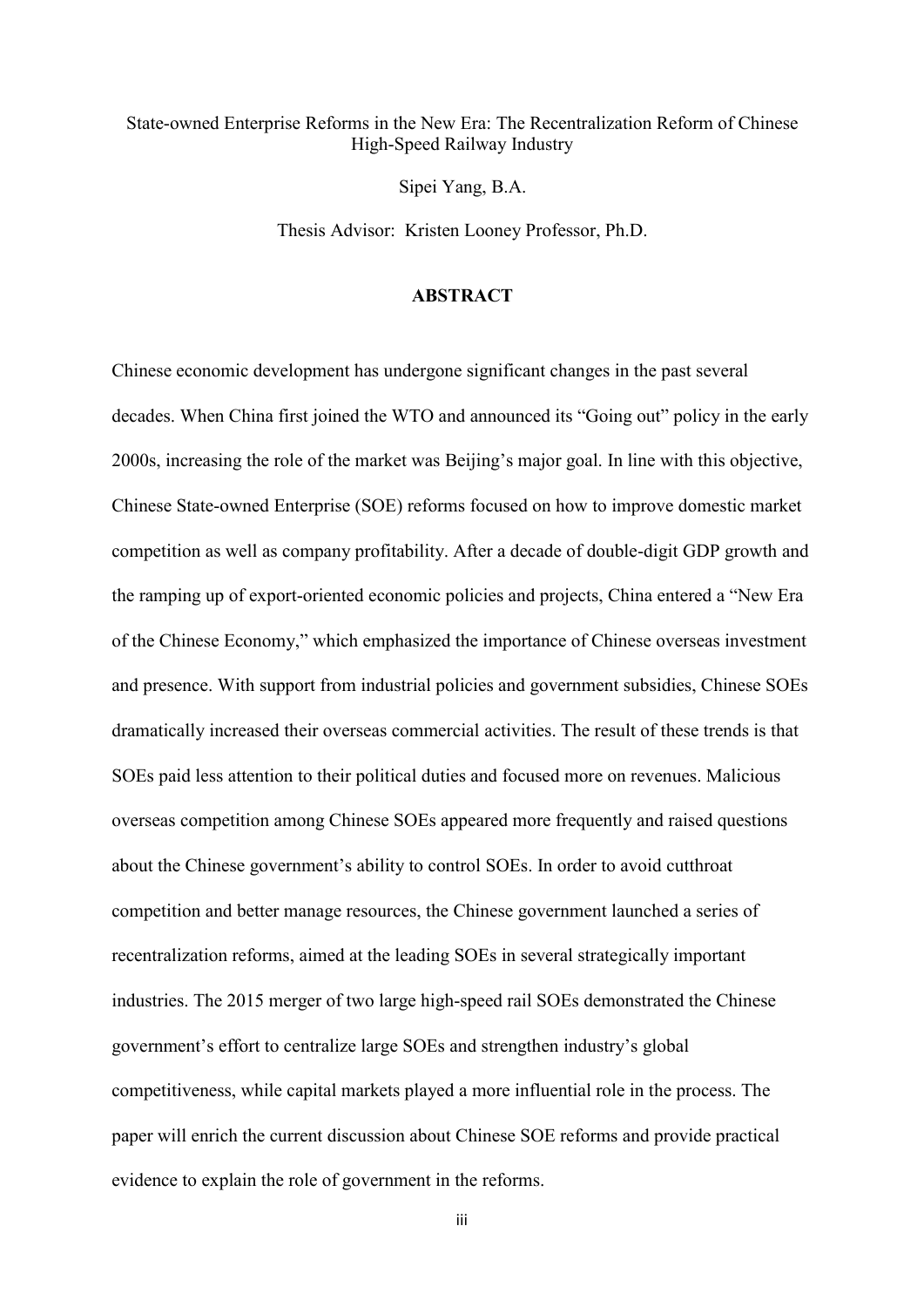# TABLE OF CONTENTS

| Case Study of the Chinese High-speed Rail Industry's State-owned Enterprise |
|-----------------------------------------------------------------------------|
|                                                                             |
|                                                                             |
|                                                                             |
|                                                                             |
|                                                                             |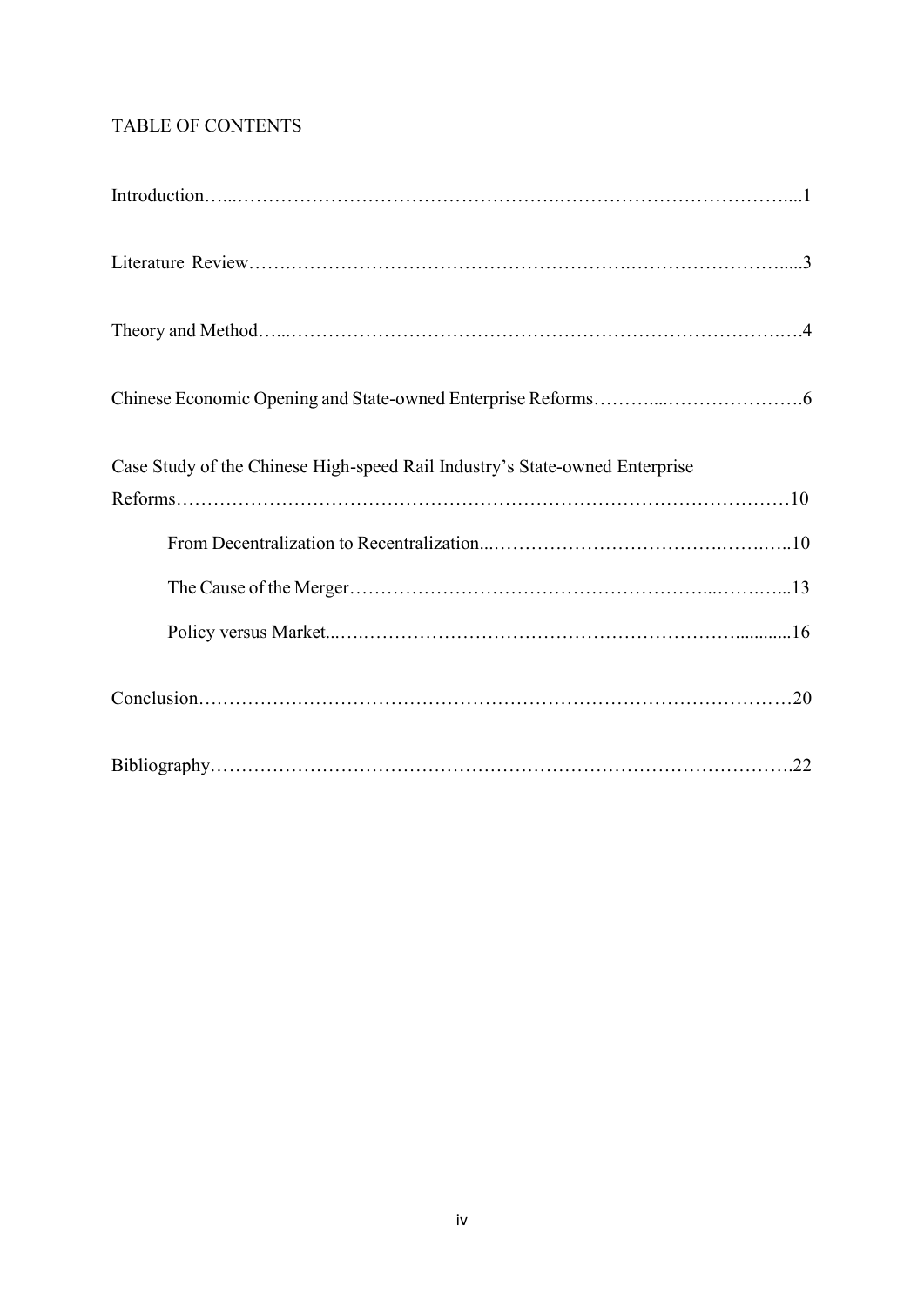#### LIST OF ACRONYMS

CCP: Chinese Communist Party

CNR: China CNR Corporation

CSR: China South Locomotive & Rolling Stock Corporation

CRRC: CRRC Corporation

EMU: Electrical Multiple Units

HSR: High-speed Railway

LORIC: China National Railway Locomotive & Rolling Stock Industry Corporation

MOR: Ministry of Railways

OFDI: Outward Foreign Direct Investments

SASAC: The State-owned Assets Supervision and Administration Commission of the State Council

SOE: State-owned Enterprise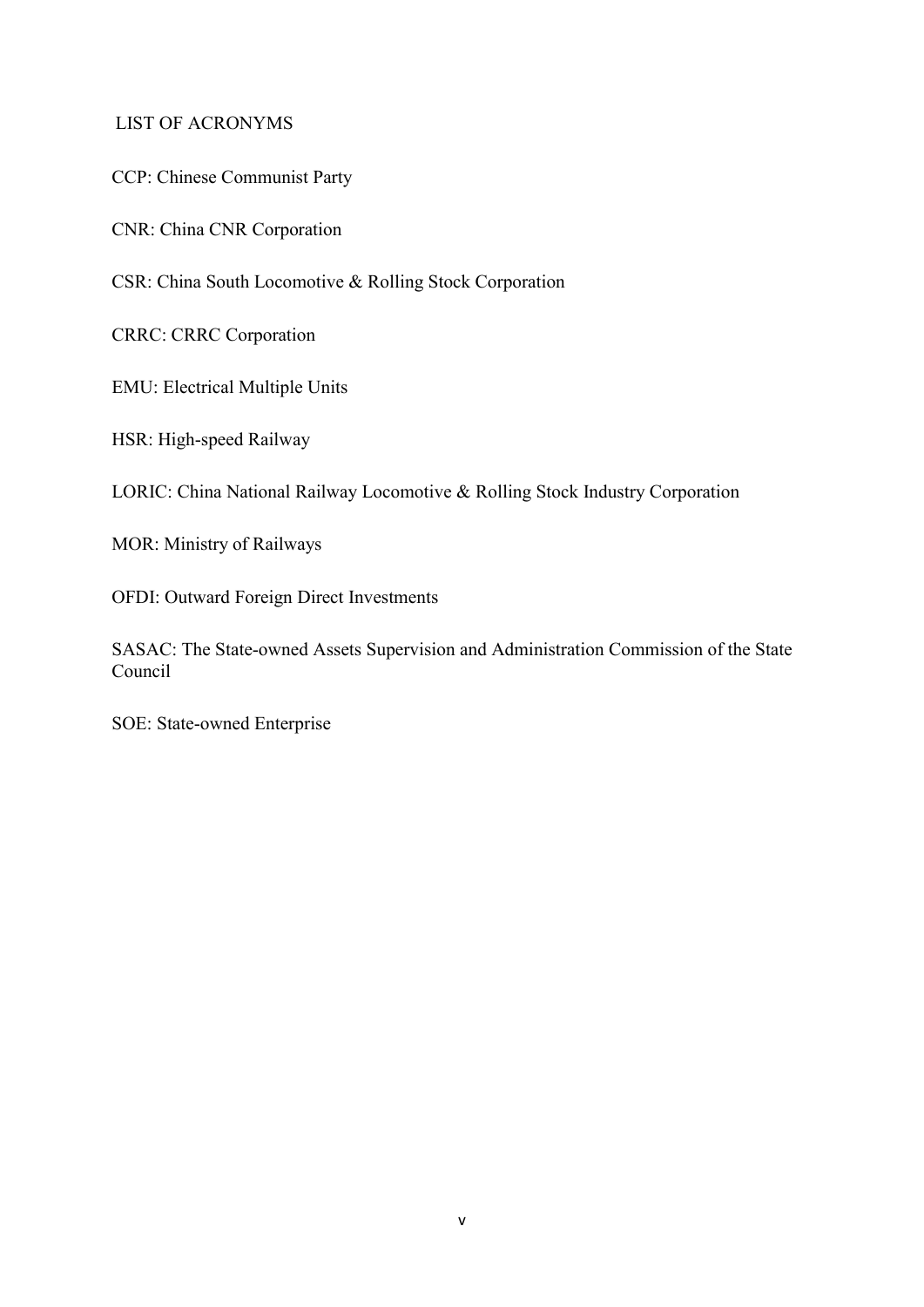#### **Introduction**

1

As an essential part of the government-directed development model, an exported-oriented economic development plan has been implemented in China, marked by China's join of the WTO. The core of this economic strategy was to promote domestic market competition, with a view to enhancing Chinese firms' international competitiveness. The policy has been very successful to date. In recent years, the dramatic increase in Chinese outbound foreign investment and goods export attracts people's attention Chinese Outward Foreign Direct Investments (OFDI) flows have greatly increased, from US \$2.5 billion in 2002 to \$56.5 billion in 2009, an increase of more than  $2000\%$ .<sup>1</sup> Notably, more than 80% of the OFDI has been funded by Chinese SOEs, among which SOEs financed and owned by the Chinese central government contributed almost 90% of the investment. <sup>2</sup> This growth is largely the result of a series of market-oriented State-owned enterprise reforms initiated by the Chinese government.

Marketization has not only changed their business behaviors but also their business goals. Before the reforms, the heavy reliance on orders and subsidies from the Chinese government lowered SOEs' motives and capacity to adjust to a fast changing business environment and compete with private firms or foreign peers. The reformed SOEs liberated themselves from traditional planned economic mentality and even ignored their political tasks to maximize profits under certain circumstances. SOEs with similar products went so far as to launch

<sup>&</sup>lt;sup>1</sup> [http://www.cifor.org/publications/pdf\\_files/WPapers/WP-79CIFOR.pdf,](http://www.cifor.org/publications/pdf_files/WPapers/WP-79CIFOR.pdf) pp1

<sup>2</sup> [file:///C:/Users/ysp30/AppData/Local/Packages/Microsoft.MicrosoftEdge\\_8wekyb3d8bbwe/TempState/Dow](file:///C:/Users/ysp30/AppData/Local/Packages/Microsoft.MicrosoftEdge_8wekyb3d8bbwe/TempState/Downloads/When%20China%20National%20Champions%20Go%20Global_stamped%20(1).pdf) [nloads/When%20China%20National%20Champions%20Go%20Global\\_stamped%20\(1\).pdf](file:///C:/Users/ysp30/AppData/Local/Packages/Microsoft.MicrosoftEdge_8wekyb3d8bbwe/TempState/Downloads/When%20China%20National%20Champions%20Go%20Global_stamped%20(1).pdf) (Journal of World Trade, Michael M Du, University of Surrey)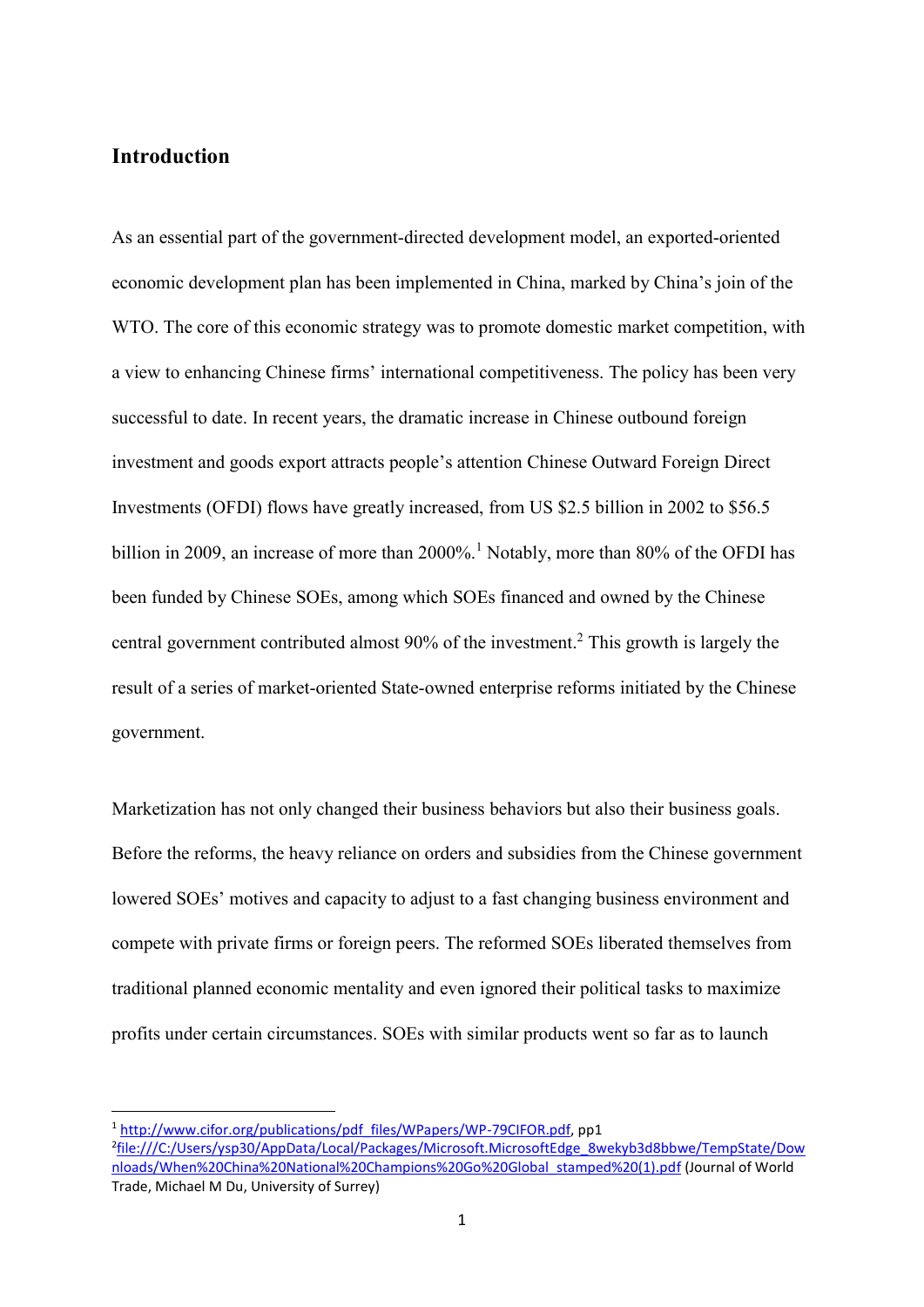malicious price wars in overseas competition. The competition became even more intense after China announced the Belt and Road Initiative in 2013. The losses of overseas "National interests" and the growing autonomy of SOEs raised the Chinese government's concern about its overall ability to use State-owned economic players to fulfill political goals. As a result, the Chinese government initiated series of SOE recentralization reforms, deviating from the old decentralization and marketization path and emphasizing the coherence and consistency of business activities. Although it is in some ways a reiteration of the Chinese government's intervention in economic development, recentralization movement should not be misinterpreted as a simple move back to the planned economy. The integration into world markets forced the Chinese government to play under the market rules, choosing more market-based instruments such as the stock market to achieve its goals, instead of relying solely on political instruments.

This article will first explain how the recent shifts in Chinese economic development goals have reshaped Chinese SOEs reforms. Then the article will dive into a more detailed analysis of SOE reforms in the Chinese high-speed rail industry. By using the merger of two Chinese large railway construction companies in 2015 as a case study, the article will examine the nature of recentralizing reforms, as well as the instruments the state used. By analyzing the causes and effects of the merger process, we can have a better understanding of the recentralization reform model, which may be applied to other strategically important industries and even forecast the outcome of the new round of SOE reorganization.

2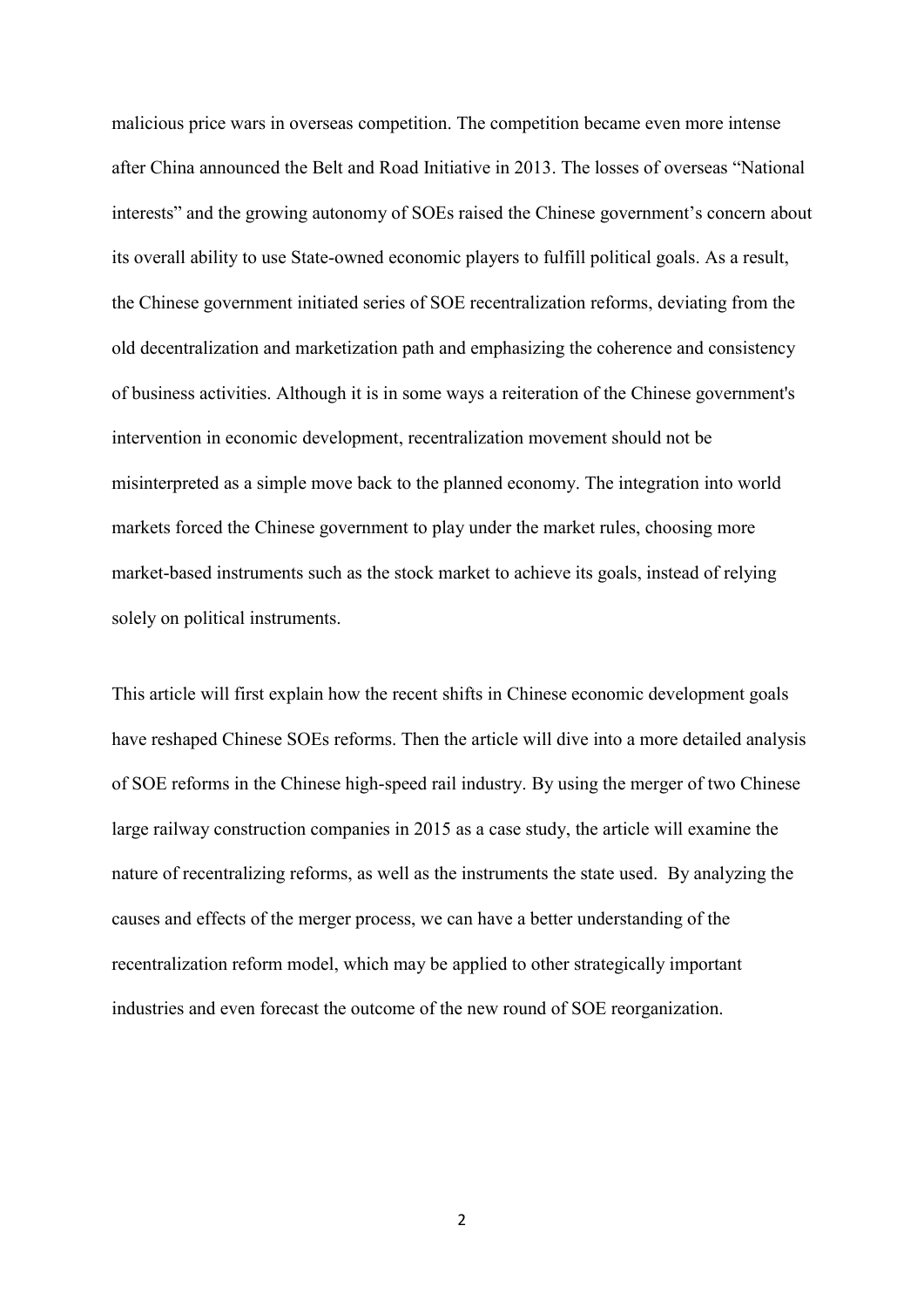#### **Literature Review**

There is a large literature on the government's changing role in economic reforms. The majority of it takes a macrolevel approach and explains how governments use economic reforms to fulfill their political and security goals (e.g., Baldwin 1985; Furman, J., Porter, M. and Stern, S. 1999; Miller and Rose 1990). Several scholars, noting that the mainstream view only captures one dimension of the complex relations between the state and SOE, have tried to include commercial actors and focus more on the microeconomic level. (e.g. Eugen 1973; Glipin 1975; Erica 2014). Also, some scholars have managed to grasp the dynamic balance and interaction between the government and the private sector (Norris 2016; Margaret M. 2005). However, economic trends have always been treated as the cause or the outcome of government' actions and its effects on the government has generally been ignored. Recently, some scholars have started to examine whether the influences of globalization have reshaped domestic regulatory politics (e.g. Vogel, D. and Kagan, R. 2004; Ipek, 2007; Matti, W. and Woods, N 2009). This paper is going to provide new empirical evidence to enrich this discussion.

Chinese SOEs have been developing rapidly since the Reform and Opening Up policy was initiated in 1978. Most research on Chinese SOE reform has focused on the reform of property rights regulations (e.g. Wu 1993; Shleifer, A. and Vishny, R.W. 1997), the internal governance of companies (e.g., North D.C.1990; Scott W.R. 1995), and the external business environment (e.g. Lin 2004; Bai 2006; Liao 2014). Discussing the impact of the existing export-oriented economy on the reform of State-owned enterprises presents an opportunity to add to the theories about Chinese SOE reform.

3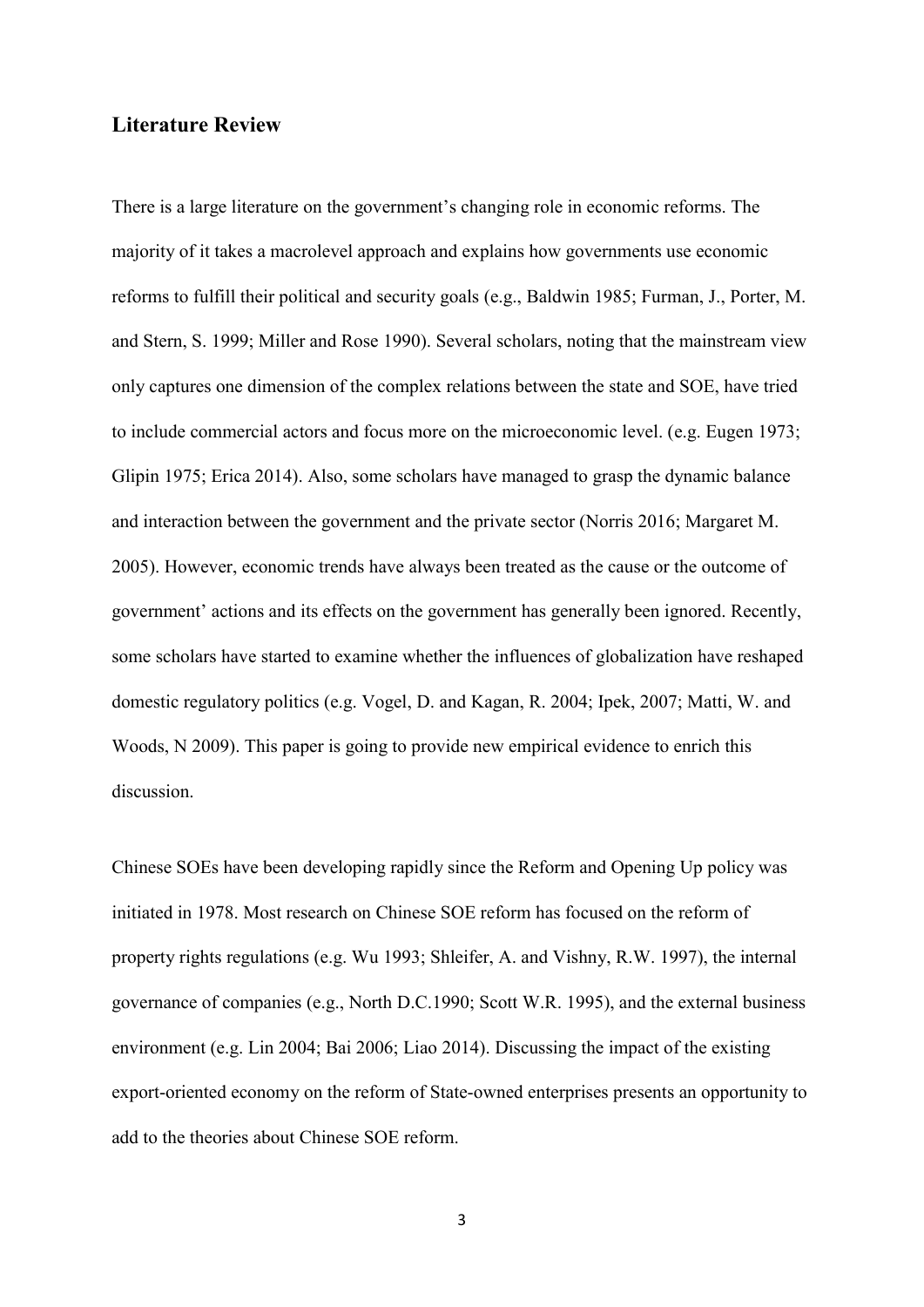As for the railway industry, past research on this sector is mainly based on evidence from developed countries such as Japan and France, where technology and industry advantages were the major driver of development. (e.g. Podestà C. 1993; Anthony and Calimente 2011). Since 2010, the globalization of Chinese High-speed Railway (HSR) has attracted some people's attention. Previous studies have discussed China's strategy behind the promotion of HSR and its spillover benefits. Most research by Chinese scholars has concentrated on two topics: The first one being HSR's role in bolstering Chinese domestic economic growth and promoting regional integration and communication (e.g. Gao 2012; Chen 2015; Zhang and Chen 2015); and the second topic being HSR's empirical development plans. Technology improvement (e.g. Zhang and Chen 2015), increasing national support (e.g. Xu 2015) and improve intercultural communication (e.g. Chen and Wang 2009) identified as key strategies to enhance the high-speed rail industry future growth. However, none of these studies mention the current recentralization reforms. A more comprehensive and updated understanding of the railway industry reforms could help to make a better projection about the industry's future.

#### **Theory and Method**

Market-liberalization reform is always used in developing countries as a strategy to boom their economy. According to the new institutional economics perspective, institutions regulate economic actives through formal and informal constraints by setting the rules of the game as a basis of economic activities (Davis and North 1971; Scott 1995). Formal constraints are mainly policies, regulatory rules and contracts, etc. The planning regime is the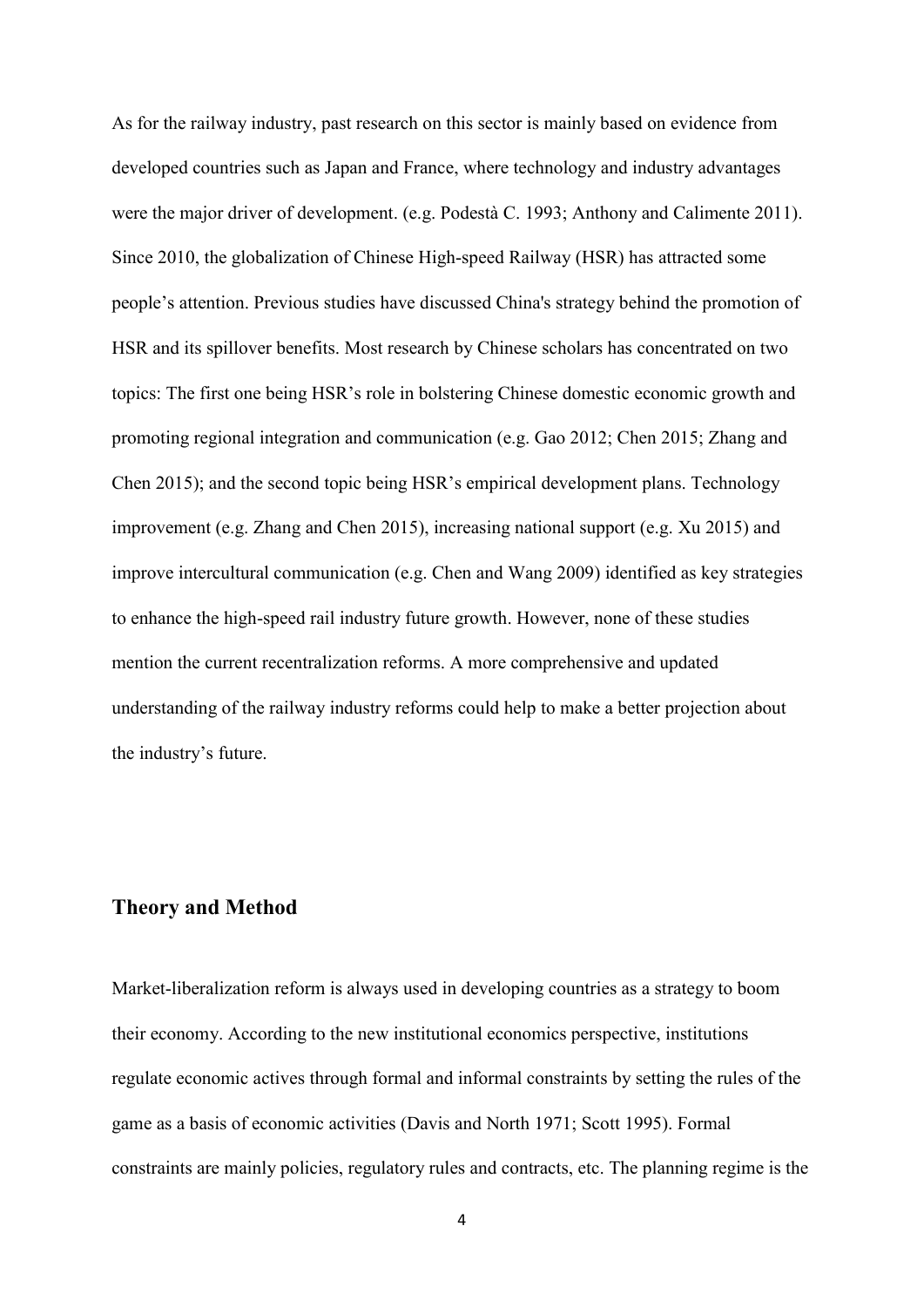most important formal constraint in a transition economy, and it has an overwhelming effect on economic performance (North 1990; Lawrence and Valachoutsicos 1990). The rise of the Western world can be traced to the evolution of property rights that provided the necessary incentives for economic players (North and Thomas 1973). The recent market reforms in former communist countries have renewed debates on the effect of property rights and other institutional factors (e.g. Nee 1992; Walder 1995; Boisot and Child 1996; North 2005). Scholars have also been interested in whether the state can serve as a positive factor during institutional changes and which kind of state is preferable (e.g. Williamson 1975; North 1990). Structural reforms led by governments highlight the need to help firms modernize their production processes, develop new markets and enhance competitiveness (e.g. Porter 1990; Hall and Soskice 2001; Steil, Victor, and Nelson 2002). Based on this theory, this paper examines how the state actively asserts its influence during the economic transition period to achieve its main goals, and it analyzes how the Chinese government uses SOE reforms to build up favored industries and achieve its economic and political objectives.

This article is a qualitative social science paper. The major methods used in this article are text analysis and case study. The sources can be divided into three categories. The first is government documents, most of which are from the State-owned Assets Supervision and Administration Commission of the State Council (SASAC), Ministry of Railways (MOR) and the State Council. The article also extensively uses guidance documents issued by the Chinese Communist Party (CCP) on issues related to the reform of State-owned enterprises. The second set of sources is company information disclosures, which contain annual business reports and reports on major business decisions. The third primary resource is news about the reform process and the memories of the people involved in the reform. Through these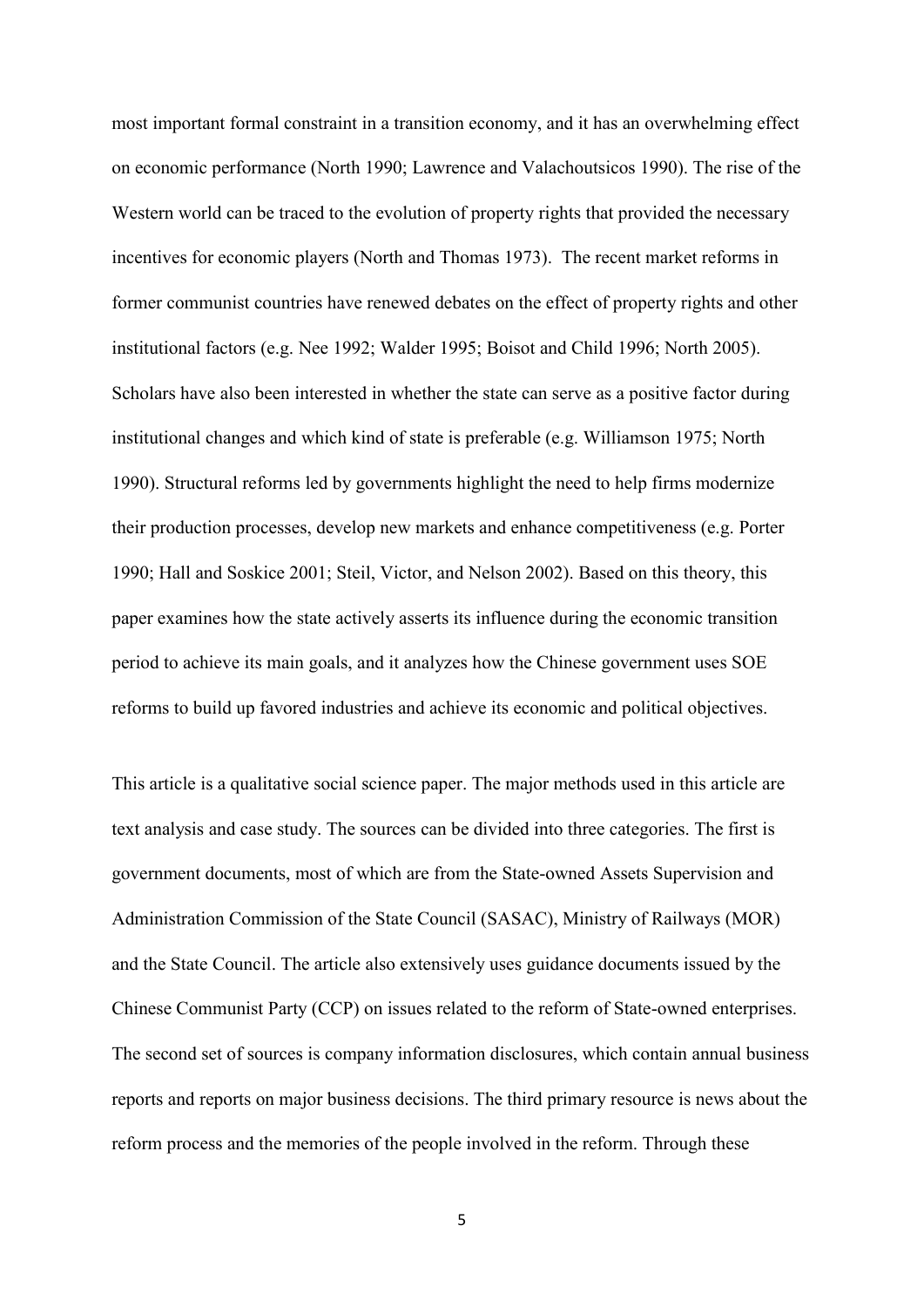documents, we can decipher the Chinese government's and the enterprises' expectations, as well as the impacts of the reforms.

#### **Chinese Economic Opening and State-owned Enterprise Reforms**

China has actively participated in the world market since it successfully joined the WTO in 2001. In order to make better use of the cheap labor and large market, the Chinese government began to reform Chinese economic structures, especially the State-owned economy in which State-owned enterprises played a central role. Increasing market competition and enhancing companies' own profitability became the guiding principle of reform. In 2003, the SASAC and Central Huijin Investment Ltd. were set up as investors on behalf of the state and ownership of many SOEs was transferred from administrative ministries to them.<sup>3</sup> In October 2003, "The Decision of the Central Committee of the Communist Party of China on Several Issues Concerning the Perfection of the Socialist Market Economic System<sup>14</sup> pointed out that "China needs to establish and improve the market-based property rights system. The purpose of establishing a property rights protection system was to stimulate innovation, enhance companies' own strength and form a good credit foundation and market competition order." The need to increase the use of capital markets was reiterated in the China Securities Regulatory Commission's promotion of the split share

**.** 

<sup>&</sup>lt;sup>3</sup> Central Huijin Investment Ltd. operates as a subsidiary of China Investment Corporation. Central Huijin Investment Ltd. is a principal investing firm specializing in investments in major State-owned financial enterprises. https://www.bloomberg.com/research/stocks/private/snapshot.asp?privcapId=22758326 <sup>4</sup> Xinhua News Agency. Decision of the Central Committee of the CPC on Several Issues Concerning the Improvement of the Socialist Market Economic System (zhonggong zhongyang guanyu wanshan shehui zhuyi shichang jingji tizhi ruogan wenti de jueding). http://www.gov.cn/test/2008-08/13/content\_1071062.htm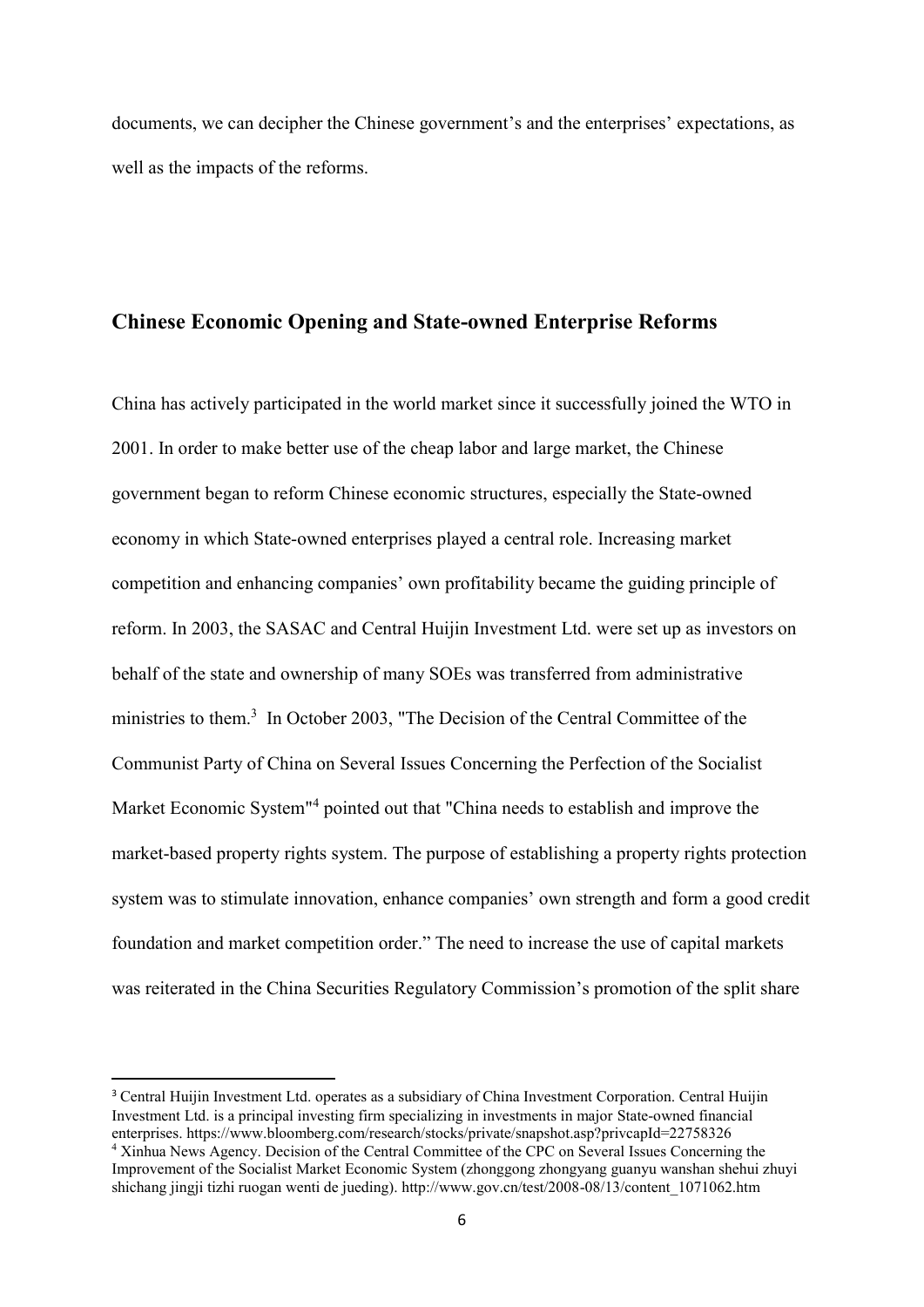reforms. <sup>5</sup> By 2012, more than 80% of central SOEs, including their subsidiaries, had implemented shareholding reforms and the function of the capital markets was gradually recovered. <sup>6</sup> The revival of capital markets attracted large amount of private investment flow into SOEs and facilitated large-scale convertible mergers and acquisitions between SOEs. This series of administrative reforms accelerated the transformation of SOE business models and motivated SOEs to open up new markets.

The implementation of the "Going Out" policy provided further policy and fiscal support to SOEs venturing overseas. According to the 2010 China Foreign Direct Investment Statistics Report, by 2010, more than 13,000 Chinese investing entities had established about 16,000 overseas enterprises over 178 countries and regions. The State-owned enterprises accounted for 66.2% of all China's non-financial foreign direct investment and the top 20 non-financial Chinese enterprises involved in foreign markets were all State-owned. <sup>7</sup> State-owned enterprises became the main driving force of China's export economy.

This development goal had considerable influence on SOE reforms. The accumulated foreign market profits and the growing importance of China's overseas economic influences made competition not as favorable as in the past, and foreign companies were seen as rivals rather than partners. Increasing global competitiveness turned out to be more and more essential. In the "Guiding Opinions on Promoting Central Enterprises to Integrate Subordinate Enterprises

**.** 

<sup>&</sup>lt;sup>5</sup> The split share structure refers to the existence of a large volume of non-tradable State-owned and legal person shares. Related reforms concerned the essential management transformation of State-owned assets in China. According to the reform proposal, the SOE companies or major shareholders should compensate about three shares per 10 shares to tradable shareholders so as to make all their shares tradable.

<sup>6</sup> World Trade Organization. 2012. "Trade Policy Review: Report by China."

<sup>&</sup>lt;sup>7</sup>The data comes from Ministry of Commerce of the People's Republic of China www.mofcom.gov.cn/article/tongjiziliao/dgzz/201109/20110907741156.shtml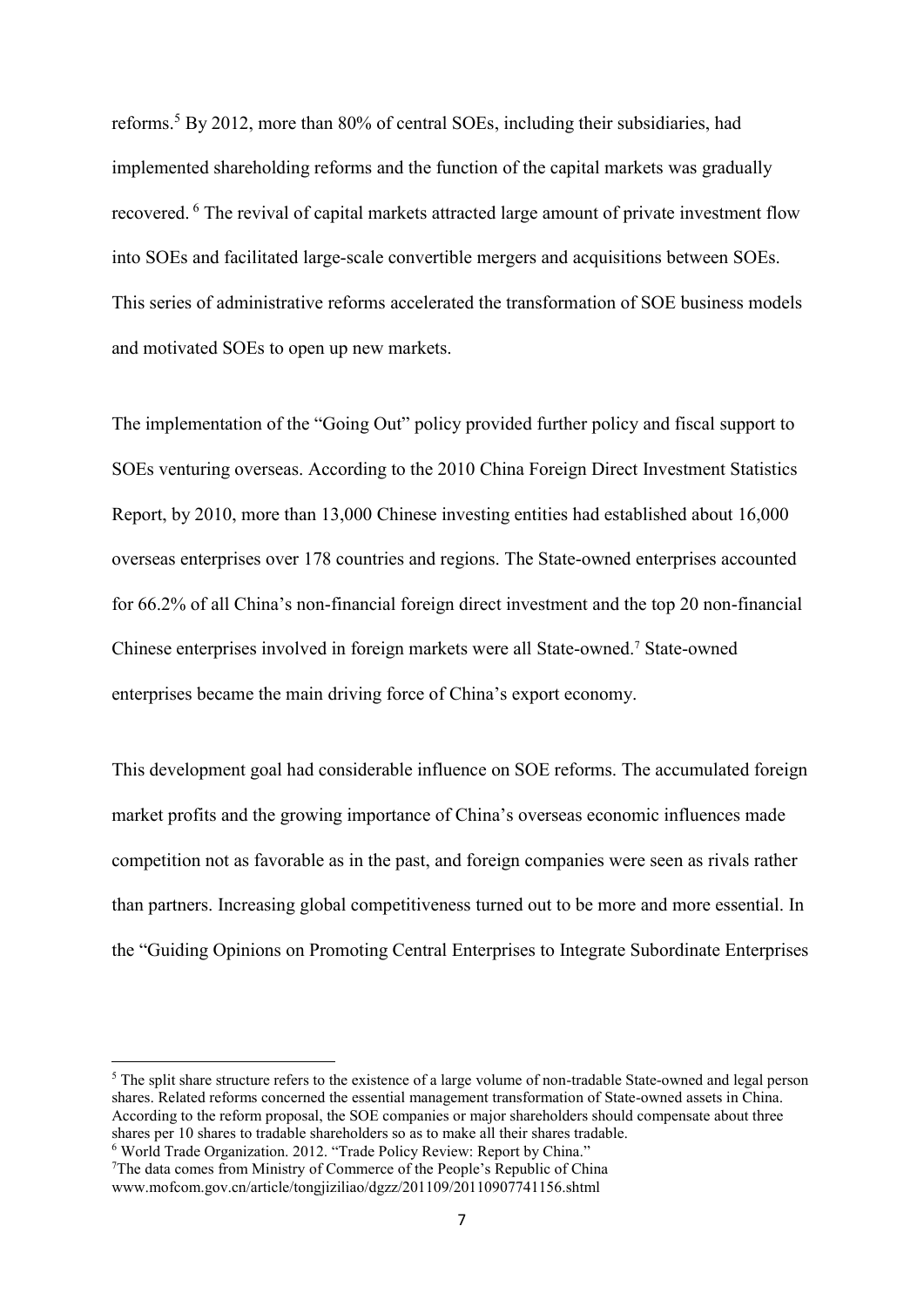to Reduce Management Problems"<sup>8</sup>, issued by the SASAC, the central-government-owned enterprises needed to restructure themselves to improve internal control. The Third and Fifth Plenary Sessions of the 16th CPC Central Committee and related government reports all mentioned the need to reform the telecommunications, electricity, and other strategically important industries. This period of organizational restructuring and market integration aimed at combining poorly-operated State-owned enterprises with better performing firms, in order to improve the overall competency of the companies and the industries. In the economic reform blueprint approved at the end of 2013, the top leadership of the Chinese Communist Party required State-owned enterprises to "take social responsibility" and proposed to "accelerate the development of new advantages in order to participate in and lead international economic cooperation and competition" (*jiakuai peiyu canyu he yinlin guoji jingji hezuo jingzheng xin youshi*) 9 .

However, the extensive marketization reforms raised several questions. SOEs with special functions were initially set up to strengthen the socialist economic system and ensure the country's economic security. Chinese SOEs were not only enterprises chasing profits but more importantly the government's macroeconomic tools for carrying social responsibilities. Post-reform SOEs' increased focus on profits deviated from the traditional state-oriented mentality and lowered their incentives to their political duties. The phenomenon was more apparent in overseas markets, where the state asserted less influence. SOEs from the oil,

1

<sup>8</sup> SASAC Bureau of Enterprise Reform. 2004. Guidelines on Promoting Central Enterprises to Clean up and Integrate Subordinate Enterprises to Reduce Related Problems in Enterprise Management Level (*guanyu tuidong zhongyang qiye qingli zhenghe suoshu qiye jianshao qiye guanli cengi youguan wenti de zhidao yijian*). http://www.sasac.gov.cn/n103/n85881/n85921/c968669/content.html

<sup>9</sup> Decision of the Central Committee of the Communist Party of China on Several Major Issues of Comprehensively Deepening Reform (*zhonggong zhongyang guanyu quanmian shenhua gaige ruogan zhongda wenti de jueding*) was passed by the Third Plenary Session of the 18th Central Committee of the Communist Party of China on November 12, 2013,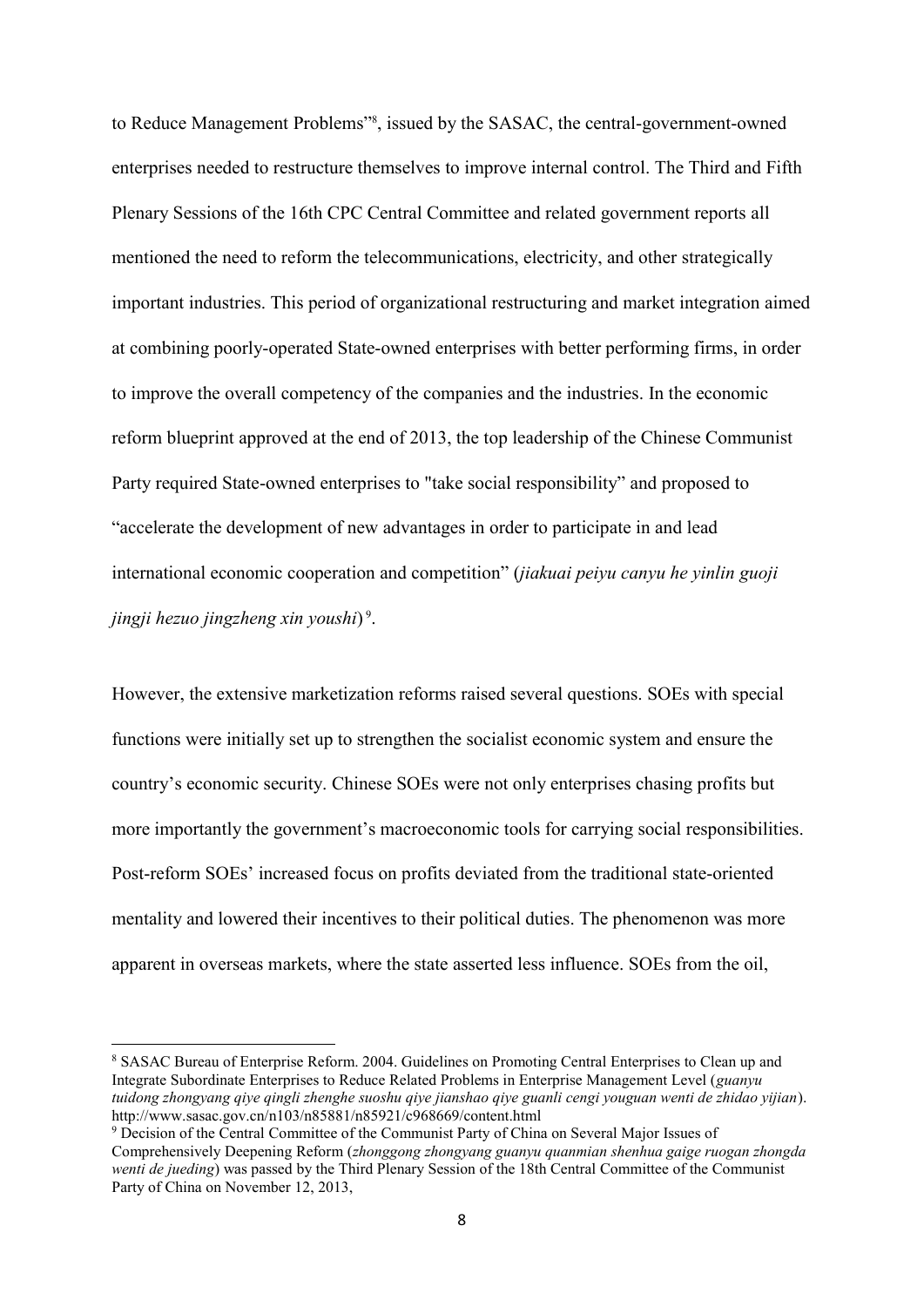minerals, telecommunications and high-end manufacturing industries competed against each other for projects. The result of this fierce competition among domestic "brother" firms was the lowering of anticipated revenues and, effectively, the diminishing of the state's economic assets. Chu Xuping, the director of the SASAC Research Center, said at the 4th International Investment Forum: "In the past, when we met fellow villagers in a foreign country, people's eyes were full of tears because of happiness. Now, when people meet fellow villagers, their eyes are full of hostility. The competition between SOEs leads to a lot of loss in the interests of the country."<sup>10</sup>

In order to minimize overseas competition, the Chinese government came up with a straightforward solution — reducing the number of players. In the 2015 "Government Work Report," the supervision of State-owned assets was said to be strengthened, avoiding the loss of assets as much as possible. The need to merge similar SOEs was reclarified in September 2015 with the "Guiding Opinions of the Central Committee of the Communist Party of China and the State Council on Deepening State-owned Enterprise Reform," a framework text that was to be followed by a series of detailed policy documents.<sup>11</sup> Numerous actors participated in drafting the Guiding Opinions, including the Central Leading Group for Deepening Overall Reform, the Leading Group for State-owned Enterprises Reform under the State Council and the SASAC. The final text reflected the political compromises and intense negotiations that preceded its publication. Rather than using mergers as the primary instrument for overhauling the State-owned economy, the Guiding Opinions referred to

**.** 

<sup>&</sup>lt;sup>10</sup> SASAC. 2015 "Overseas foreign investment has exceeded RMB 12 trillion. Corruption in the management of State-owned enterprises leads to huge losses." http://finance.ifeng.com/a/20150616/13779144\_0.shtml <sup>11</sup> Xinhua News Agency. 2015. "Guiding Opinions of the Central Committee of the Communist Party of China and the State Council on Deepening State-owned Enterprise Reform (zhonggong zhongyang, guowuyuan guanyu shenhua guoyouqiye gaige de zhidao yijian)." [http://news.xinhuanet.com/politics/2015-](http://news.xinhuanet.com/politics/2015-09/13/c_1116547305.htm) 09/13/c 1116547305.htm.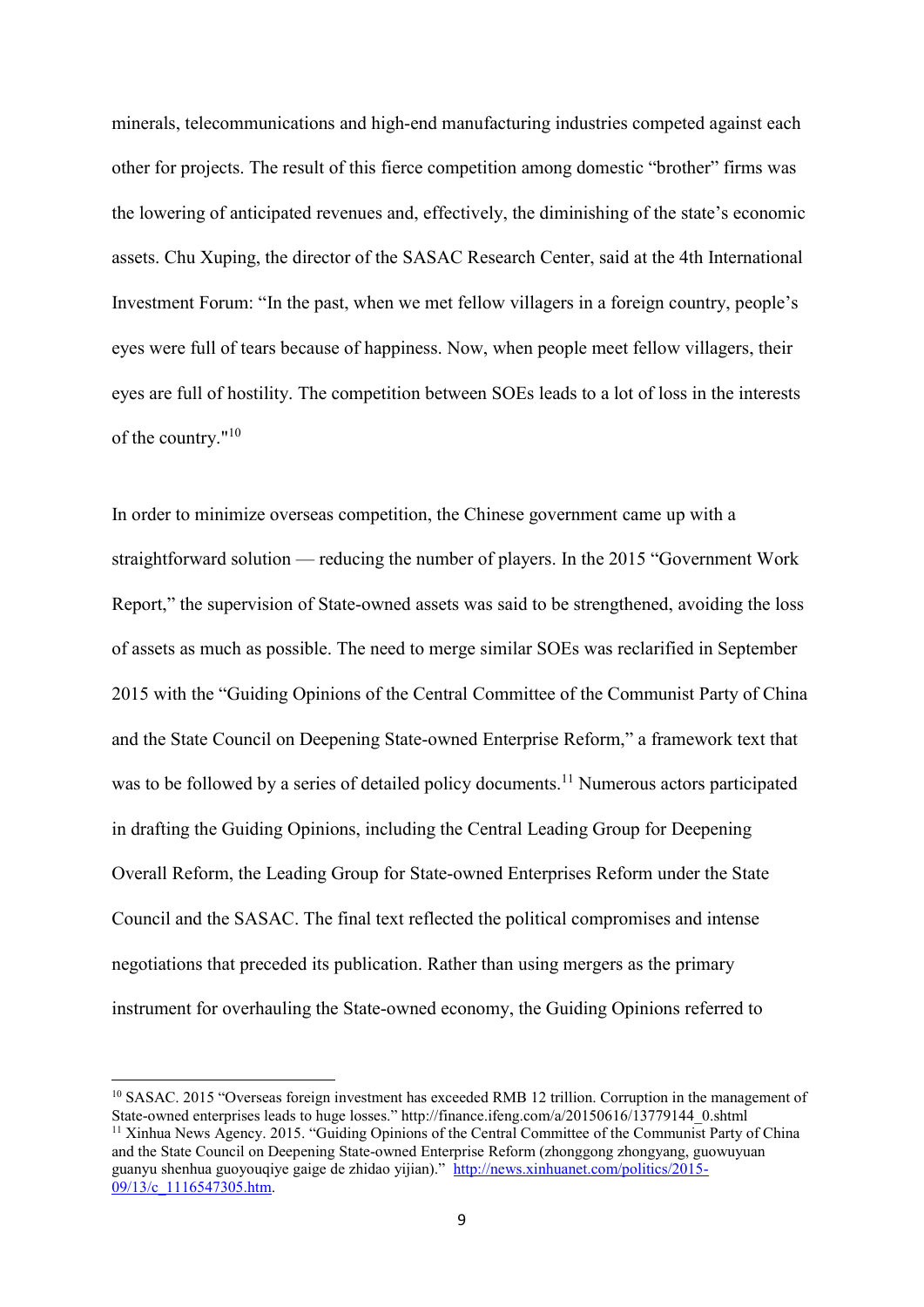mergers as one method among others in a broader reform strategy, to rebuild State-owned "aircraft-carriers". Although the direction of reforms tended to be conservative or even retrogressive, the rising role of stock markets to improve the transparency of mergers was more in line with the global market's standard corporate restructuring practices.

# **Case Study of the Chinese High-speed Rail Industry's State-owned Enterprise Reforms**

#### **From Decentralization to Recentralization**

Railway not only has a direct impact on people's daily life, but also plays an essential role in promoting regional economic communication and development. A railway project usually requires vast preconstruction investments, long-term maintenance and a long interest cycle, which private investors could hardly afford. As one of the most controlled and nationalized industries, the industry has long been the test ground for State-owned enterprise reforms.

China's railway industry had been completely State-owned for over 64 years. The efficiency of China's railway system was extremely poor before the 1990s reforms. There were more than 2 million employees and over 600 different railway offices. The Chinese railway lines had recruited 37.2 people per business kilometers on average, while the U.S. had only 1.36 people, Japan had 8.84 people and India had 22.16 people. It was not until the 1980s and 1990s, facing increased pressure from massive population movements, that the central government started reorganizing the railway industry. To improve the competitiveness of railway service and accelerate technology innovations, a massive SOE reform took place in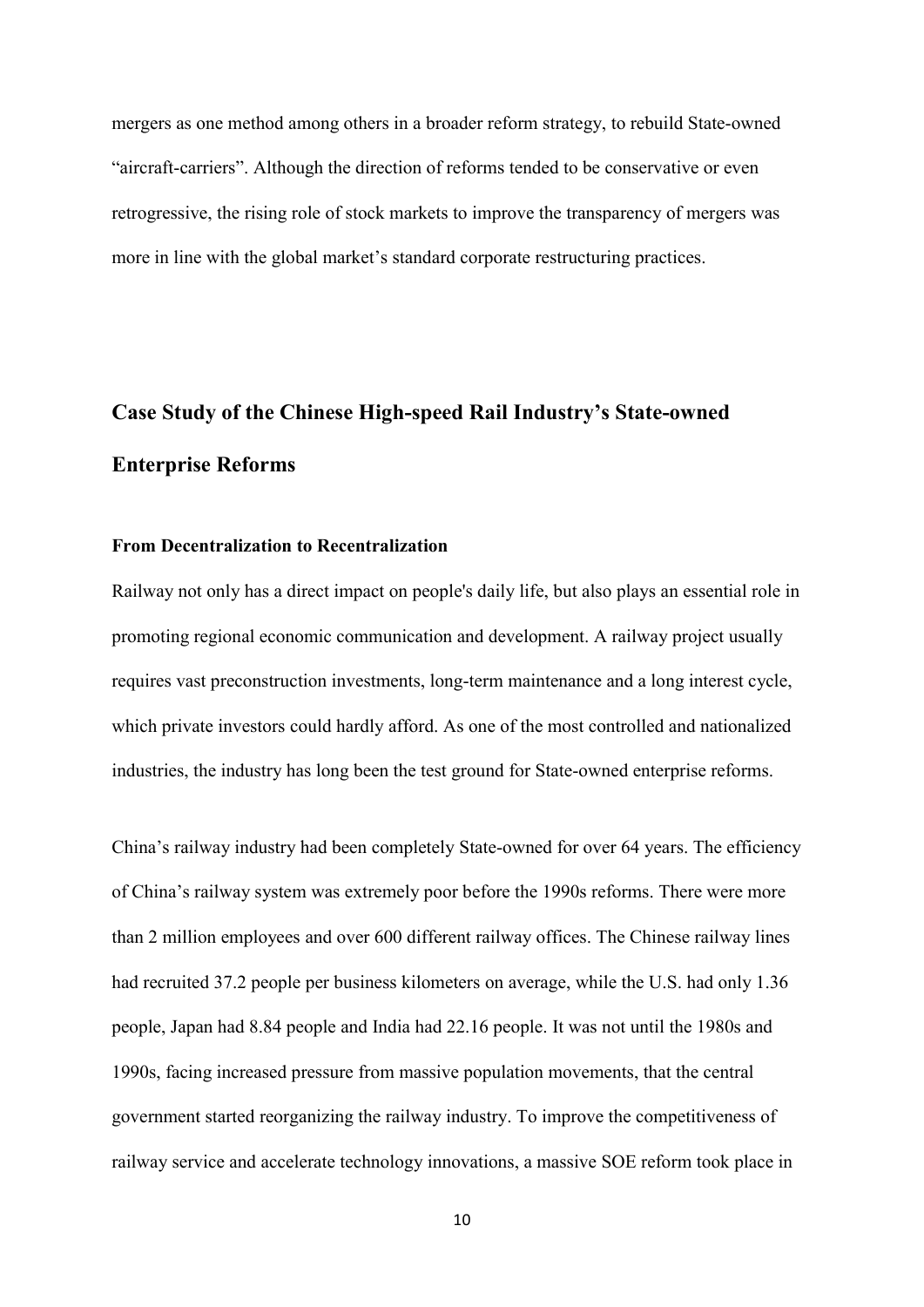the industry. China National Railway Locomotive & Rolling Stock Industry Corporation (LORIC) was detached from the Ministry of Railways and began its business. In 2000, The LORIC split into China South Locomotive &Rolling Stock Corporation (CSR) and China CNR Corporation (CNR), in accordance with the spirit of "building the main body of competition and avoiding redundant construction" (*goujian jingzheng zhuti, bimian chongfu jianshe*). The split was more like an instructed allocation instead of a corporate restructuring. A former railway employee recalled, "At that time, the plan was rushed and there was almost no room for discussion. From the first hearing of the idea, to the publishing of the plan, to the actual allocation of separation, it was no more than half a year."<sup>12</sup> To facilitate this separation, the railway market was divided according to geographic division, using the Yangtze River as a segregation line. All other resources such as research centers and subsidies were also divided equally among the two companies.

Giving the fact that the strength and market share of the two companies are almost the same, this separation greatly improved market competition in the railway industry. In 2002, the former minister of MOR Zhijun Liu proposed a new plan called "the Railway Leapfrog Development," which focused on infrastructure improvement. The goal for this plan was to import new technology and experience from developed countries and then apply these to the Chinese railway industry. The period between 2009 and 2011 was seen as the start-up period of China's high-speed rail industry. The Ministry of Railways of China had established coordination groups for 16 overseas railway cooperation projects, including projects in Russia, Brazil and the United States. The main task of the project coordination groups was to

 $\overline{a}$ 

<sup>&</sup>lt;sup>12</sup> China Economic Net. 2014. "The industry said that the integration of CNR and CSR is only a matter of time. Chinese Railway Administration always strongly opposed." http://finance.china.com.cn/industry/company/20141015/2726754.shtml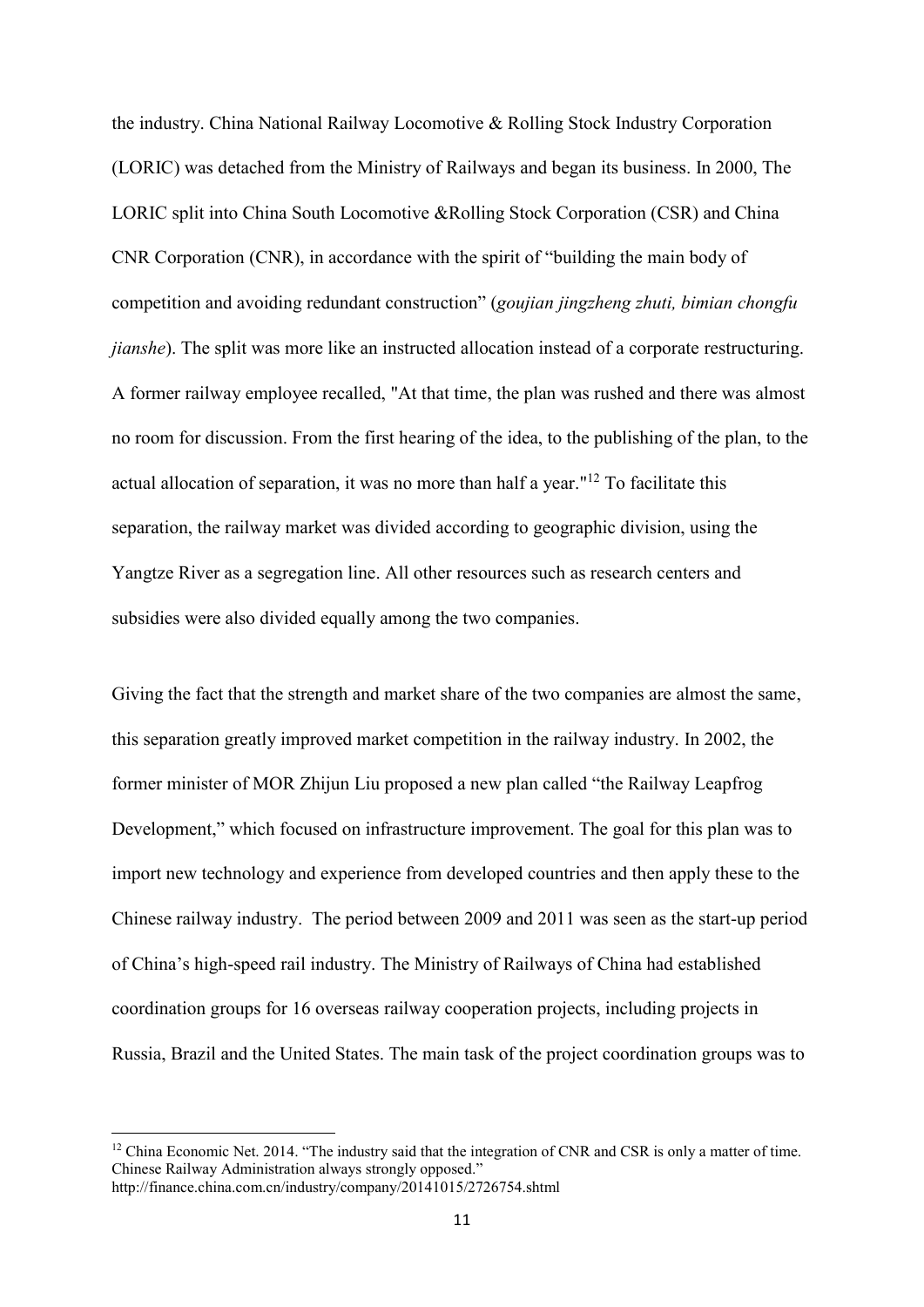assist Chinese enterprises in launching bids for high-speed rail overseas projects and to help the companies to further open up overseas railway construction and equipment export markets. The Chinese government signed several preliminary HSR cooperative initiatives with many countries, especially China's neighboring countries. This favorable marketization movement reached its peak in 2013, when the Ministry of Railway was broken up into the China Railway Corporation, which undertook the corporate responsibility of the ministry, and a regulatory body, the State Railway Bureau. The booming of China's HSR exports was also the product of a benevolent international environment at that time. In June 2009, the "Government Agreement for the Trans-Asian Railway Network," <sup>13</sup> signed by 18 members of the Economic and Social Commission for Asia and the Pacific countries, including China, was formally implemented. This agreement provided many opportunities for China to export its technology. All of these policies gave CSR and CNR opportunities to enjoy the benefits of policy support and industrial protection, while maintaining a certain degree of autonomy.

The development of CNR and CSR lived up to the state's expectations. According to the firm's 2013 annual report, as of the end of 2013, CNR achieved an operating income of 97.24 billion yuan, and CSR's was 97.89 billion. These amounts were close to 10 times the revenue the two companies had when they were formed. Their influence in overseas markets also grew rapidly. When the two companies were established, there were almost no overseas orders. In 2013, CSR signed overseas orders worth US\$2.23 billion. Company statistics

**.** 

<sup>&</sup>lt;sup>13</sup> The Trans-Asian Railway Network refers to the regional railway network formed by connecting 28 Asian and European countries' railway networks. It is built on the basis of existing railway networks in various countries. In order to connect with each other, the membership countries will build 8,300 kilometers of railways and invest about 25 billion U.S. dollars. After completion, the Trans-Asian Railway Network will have a total length of 114,000 kilometers. The agreement aims to further promote commercial exchanges between Europe and Asia. The eight countries that currently ratify the agreement are: Myanmar, India, Mongolia, South Korea, Russia, Tajikistan, Thailand, and China. http://www.mofcom.gov.cn/aarticle/i/jyjl/m/200906/20090606336977.html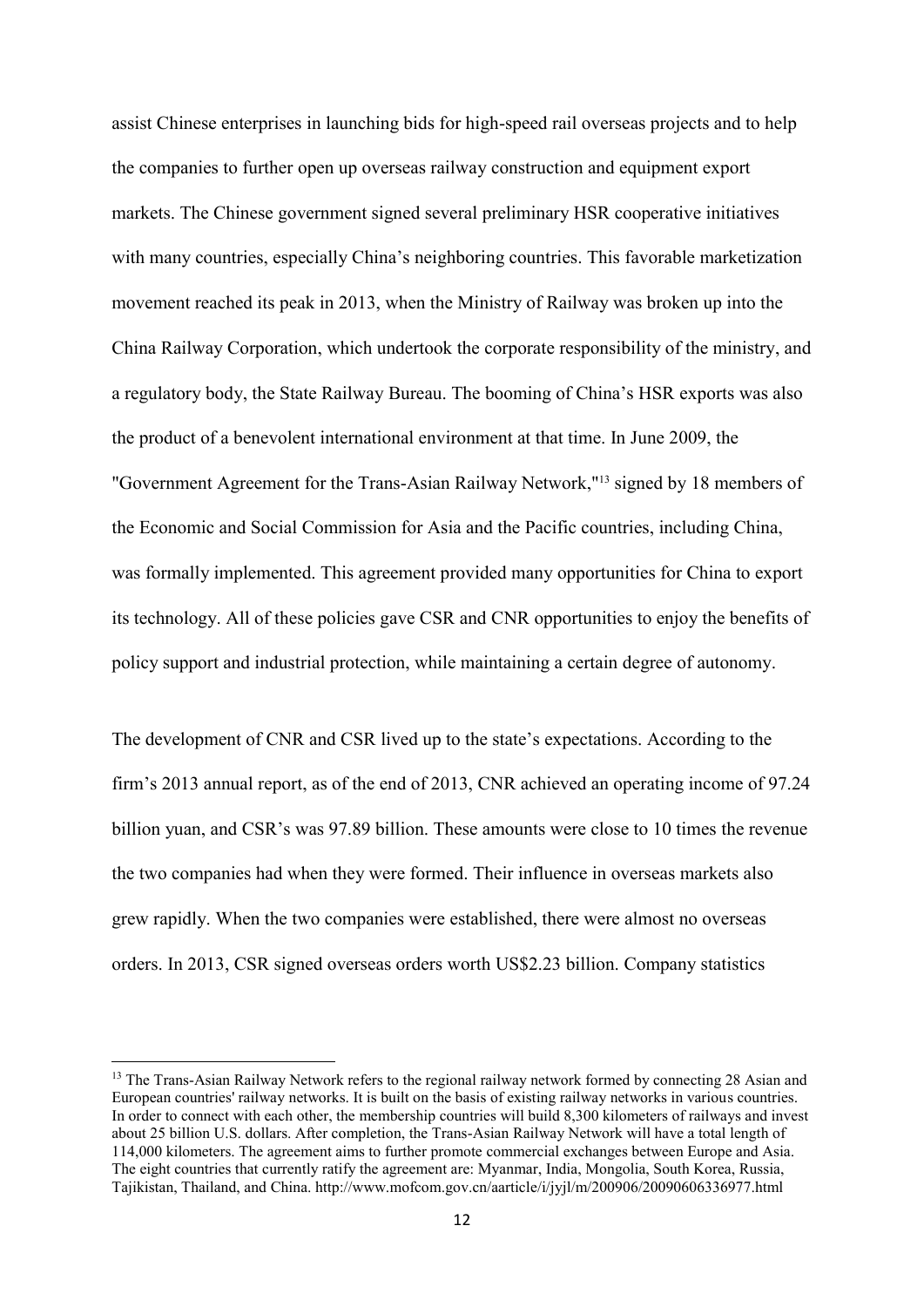showed that CSR's in-hand orders reached 93.38 billion yuan, of which overseas orders accounted for 26%. CNR overseas market revenue also reached 7.6 billion yuan in 2013.<sup>14</sup>

The development of high-speed railways was later designated as an important national development strategy. The new generation of Chinese leaders, represented by President Xi Jinping and Prime Minister Li Keqiang, began to vigorously promote high-speed rail diplomacy in the 2010s. The merger of CNR and CSR, as the first complete merger of two large listed central SOEs, marked the prelude to a series similar mergers in the nuclear power industry, the mineral industry, the maritime transportation industry and the construction industry.

#### **The Cause of the Merger**

There are two potential reasons why CNR and CSR were selected. The first is that the exportoriented growth strategy represented by the Belt and Road Initiative, needs the support of the transportation industry. China could rely on high-speed rail to connect markets in Central Asia, South Asia, the Middle East, Eastern Europe, Russia, and finally to Western Europe. A major land traffic artery linking Eurasian counties is forming. These railways could accelerate the free flow of raw materials and goods in the countries along the lines, create new demand, attract new investment and lay the foundation for regional economic integration. Considering its strategic importance, promoting the global competitiveness of the high-speed rail industry is one of the Chinese government's priorities.

The second cause for this merger is that the state wanted to solve the destructive overseas competition between CNR and CSR. The two companies were China's leading high-speed

**.** 

<sup>14</sup> Corporate annual report 2013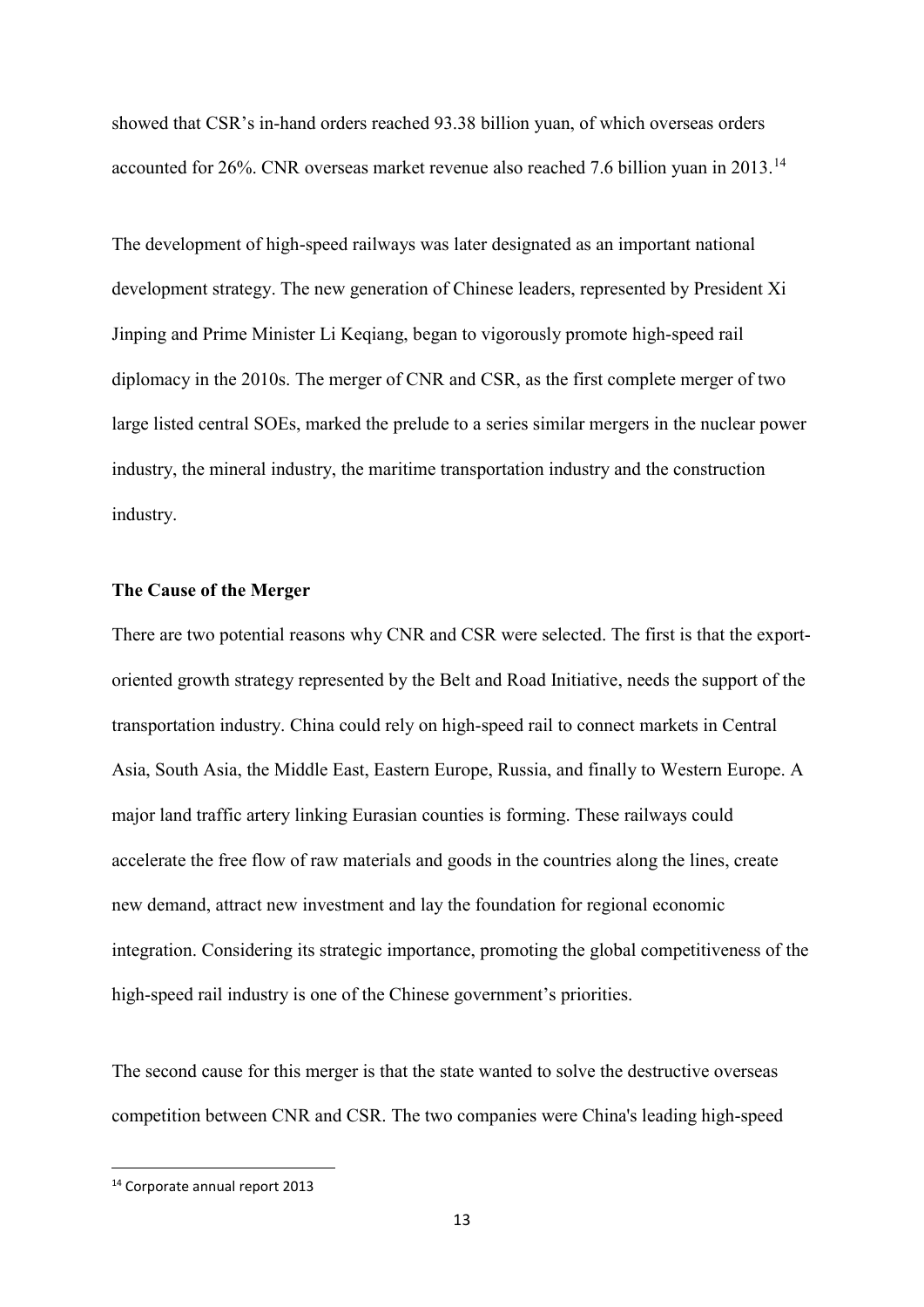railway vehicle exporters and had been competing against each other since the day they were established. Domestically, in 2010 CNR took the first action to break the "North-South divide" market share balance and successively entered Shanghai, Fujian, Kunming and other regions which were traditionally seen as CSR's "territories". The two companies then experienced fierce competition across the country. However, it is important to point out that the purpose of the merger was not to downgrade the competition in the Chinese high-speed rail industry. Local governments benefited from this market equilibrium. The lower price reduced the cost of local construction projects and could greatly reduce the local governments' fiscal pressure. The central government was also willing to promote urban infrastructure and raise the level of urbanization by constructing more urban railways. As s result, the administration strived to ensure the vitality of the domestic high-speed rail industry. The railway regulatory authorities tactically controlled the bidding results to maintain the balance of market shares between CSR and CNR. For example, in 2013, CSR won a 40.97 billion-yuan high-speed Electrical Multiple Units (EMU) project, which accounted for 51.2% of the domestic market share of the high-speed rail sector in that year. CNR won 39.08 billion-yuan worth projects, equal to 48.8% of the 2013 domestic market. The same equilibrium was preserved in 2014. CSR won the bid for 150 high-speed EMUs project, accounting for 48.9% of the annual market of high-speed EMUs. CNR won the bid for 157 high-speed EMUs, which accounted for approximately 51.1% of 2014 EMU annual sales. The market was deliberately separate between these two companies. After the merger of CSR and CNR, the Qingdao Sifang BST joint venture company was introduced into the Chinese tendering market. In 2015, BST, for the first time, beat its major competitor CRRC Corporation (CRRC) and won high-speed EMU order of 350 km/h in the tender hosted by the Railway Corporation.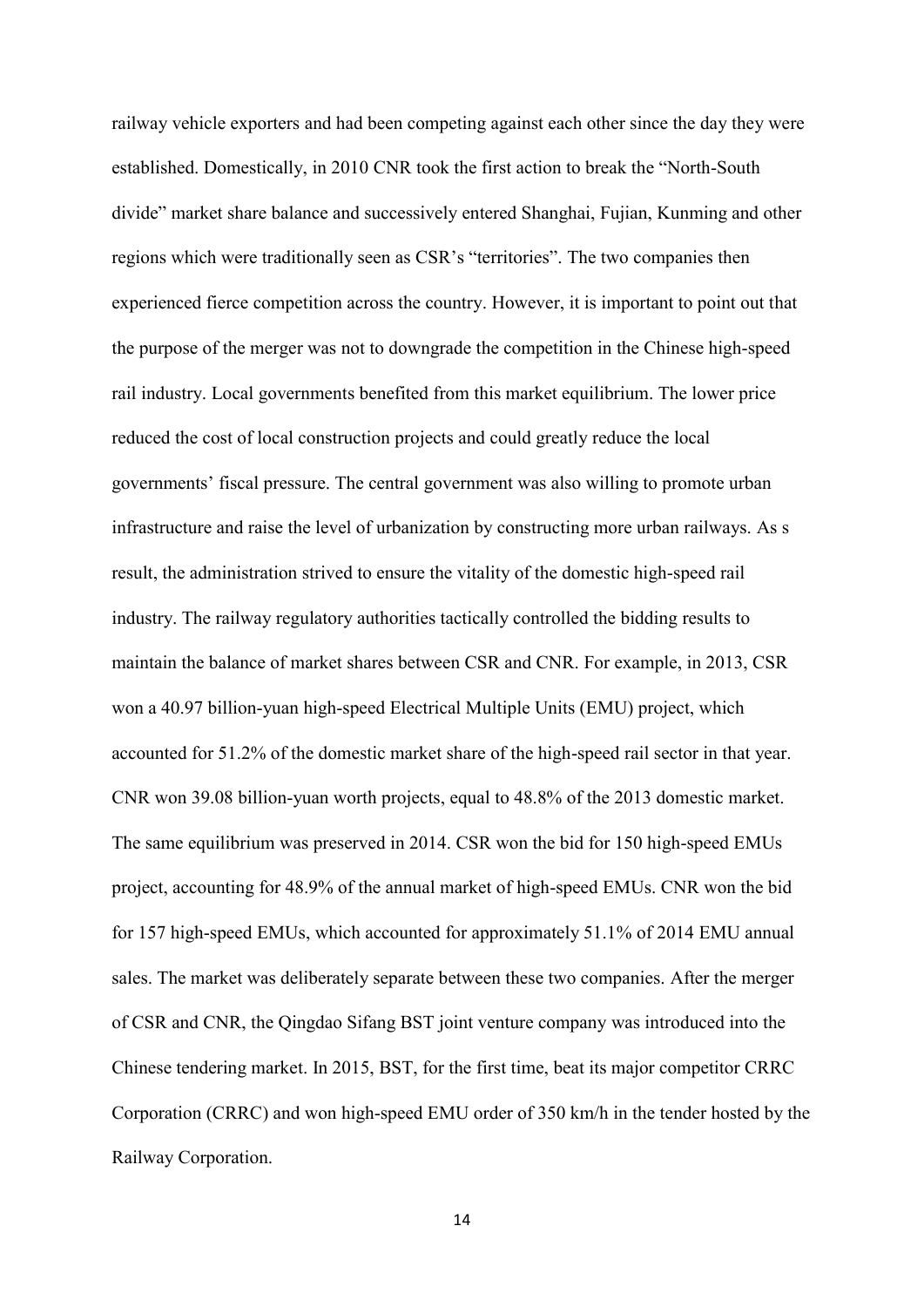The overseas competition was more destructive. CSR had a long history of conducting business in Turkey since 2009. In 2011, when the Turkish government invited open bidding of its locomotives project, CNR joined the bid without notifying either CSR or railway regulatory bodies. CNR offered a quote of \$1.2 million per car, compared to CSR's original \$2 million per-car quote. This ambush forced CSR to lower its price drastically. The Turkish government became suspicious of the integrity of Chinese companies because of the huge discrepancy in bidding prices. The uncooperative actions downgraded Chinese SOEs' bidding capacity, and the order was eventually given to a South Korean company. The same story happened again when CSR and CNR bid for a subway contract in Argentina in 2012. Argentina's market belonged to CNR for a longtime, and CNR initially submitted an offer of US\$2.4 million per carriage for the market. This time it was CSR that entered the competition abruptly and quoted a price of US\$1.27 million. The gap in price shocked the Argentinian government, as a result, the government raised questions about the authenticity of China's bids and decided to suspend the cooperation projects signed with Chinese companies. The Argentinian government then asked for a new round of quote from CSR and CNR. CNR submitted a quote of US\$1.26 million in the second round, but CSR won with a bid of US\$1.21 million, roughly half of the initial offer made by CNR and almost equal to the production cost. All other companies offered an average price of 2 million US dollars per vehicle. The extreme price wars hurt both companies seriously and created a huge crisis for China's high-speed rail exports.

After CNR and CSR merger, the number of leading companies in the high-speed rail industry in China has decreased, and the corresponding competition has also decreased significantly. Chen Dayong, the manager of the CRRC International Division (*guoji shiye bu*), said that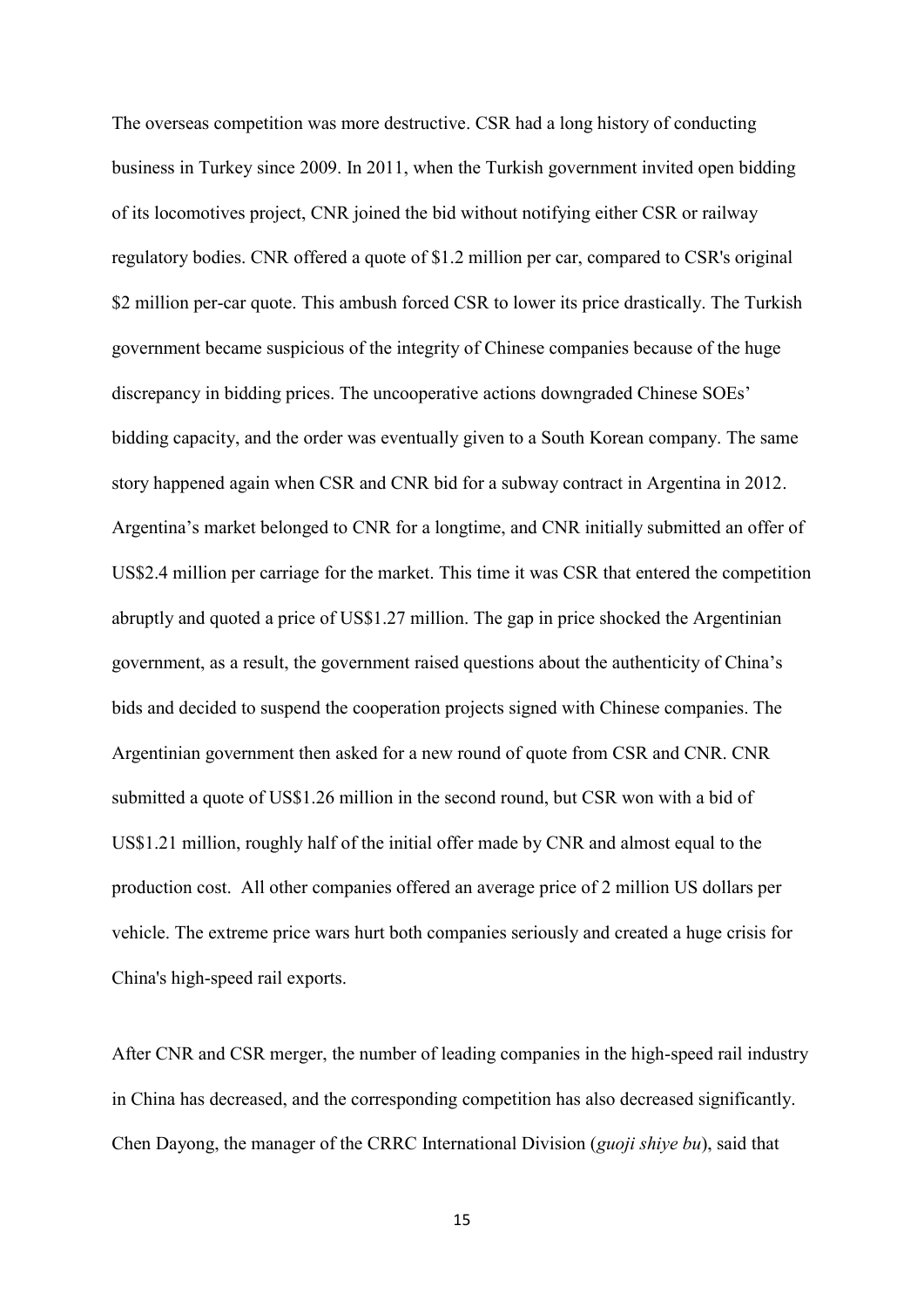after the merger, the HSR market returned to normal, and product prices gradually returned to a reasonable level. The data show that in 2015 China CRRC achieved an operating revenue of RMB243.7 billion, an increase of 8.31% year-on-year; total profits amounted to RMB 16.3 billion, an increase of 17.44% year-on-year. Since the beginning of this year, CRRC's overseas orders have increased significantly. This will not only safeguard the company's economic interests, but also enhance the country's image. <sup>15</sup>

#### **Policy versus Market**

1

• **Top Level Design** 

The merger of CNR and CSR is a reflection of the Chinese government's will, rather than a business decision made by the company itself. However, the merging instruments are marketbased stock market and fully comply with the requirements which listed companies should follow. This mismatch of content and form has become one of the most significant features of China's current SOE reform.

Both CNR and CSR have experienced rapid growth in recent years and actively sought to expand their market share. It is hard to explain why this complete merger happened between two well-run unattached competitors from a business development perspective. Neither of them had the ability to fully acquire the other. Leading up to the merger, the two companies had no official public negotiations. Many employees in these two companies were shocked by the sudden occurrence of this merger. In one interview with a former employee of CSR, it was revealed that there was no discussion in any internal public event and no one anticipated

<sup>&</sup>lt;sup>15</sup> China Securities Journal. 2016. "CRRC Integration Effect Shows Recently: Newly Signed Overseas Orders in the First Half of the Year Increase 126%." http://money.163.com/16/1121/06/C6CJON7N002580S6.html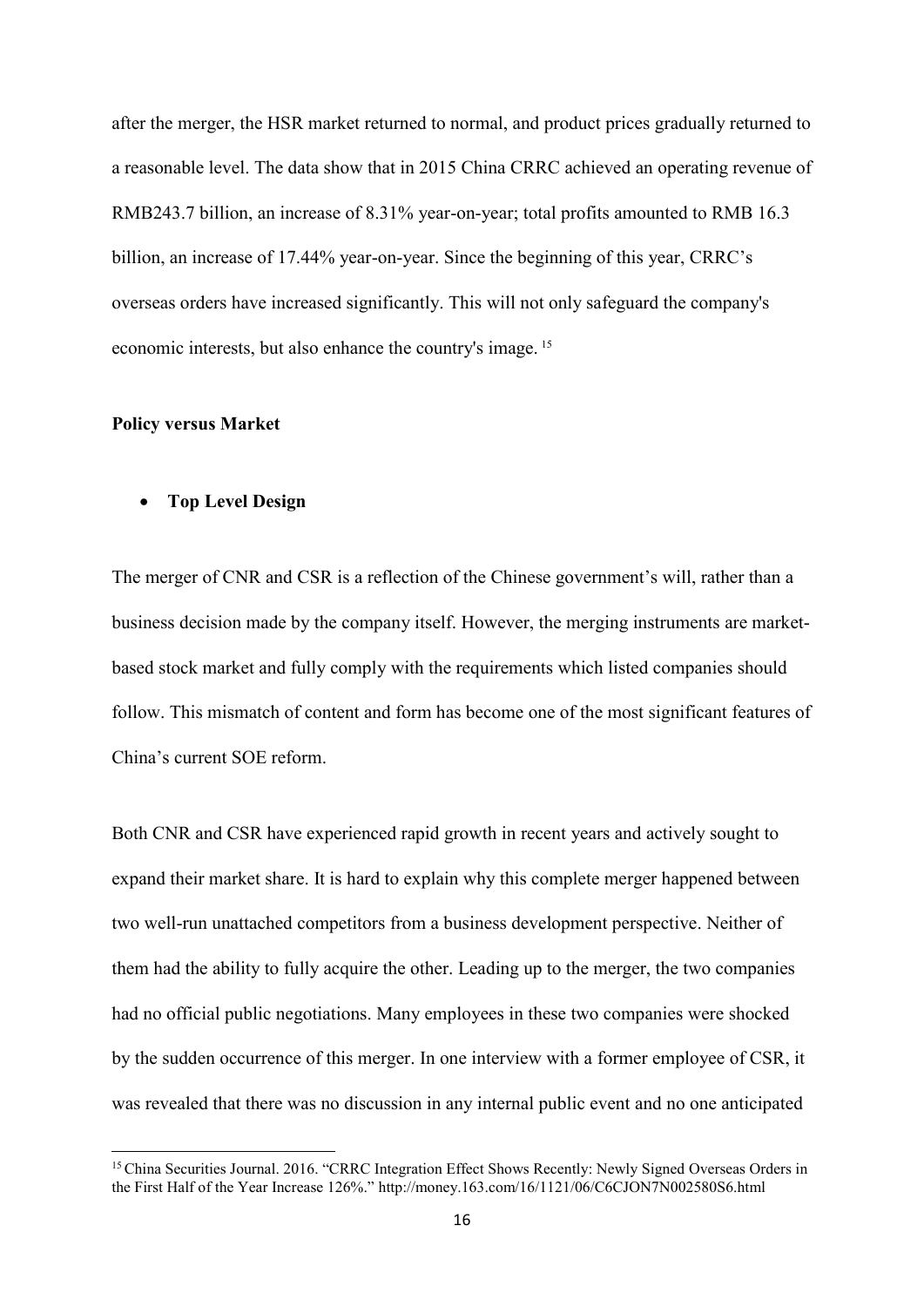the merger. On the evening of September 4, 2014, the two companies made an announcement that their controlling shareholders did not receive any merger related documents or any relevant information regarding the integration. However, two months later, both CNR's and CSR's stocks were suddenly suspended from trading because of major reorganizations. Chinese media, during the suspension, argued that a merger was highly possible, and that this might be promoted by the Chinese State Council and supervised by State Councilor Wang Yong, whose role was to supervise the implementation of mergers. Many employees could not confirm the merger until they read the news from Xinhua News Agency. This noncommercial opaque decision-making process indicated the role played by the country's top leaders in this merger.

The Chinese government's role was also directly reflected in the company's mission statement. The newly established CRRC's interpretation of its role was "the forerunner, pathfinder and practitioner of deepening the reform of State-owned enterprise" (*shenhua guoyou qiye gaige de xianxingzhe, tanluzhe he shijianzhe*). <sup>16</sup> The chairman of the CRRC said in his speech to the shareholders that the merger of CNR and CSR was to explore a model that could be replicated and promoted to deepen the reform and development of central enterprises. <sup>17</sup> In the expression of the future development goal of the CRRC, there are also indications of the country's export-oriented economic strategy. In the consolidation report released by CNR and CSR in 2015, the words related to "international" appeared 97 times, and the word "overseas" appeared 31 times. Increasing internationalization (*zengqiang guojihua*) became the company's top priority. The report asserted that, by integrating overseas sales teams, formulating a unified overseas market expansion strategy and

1

<sup>&</sup>lt;sup>16</sup> CRRC. 2016. "Message from the Chairman."

 $17$  ibid.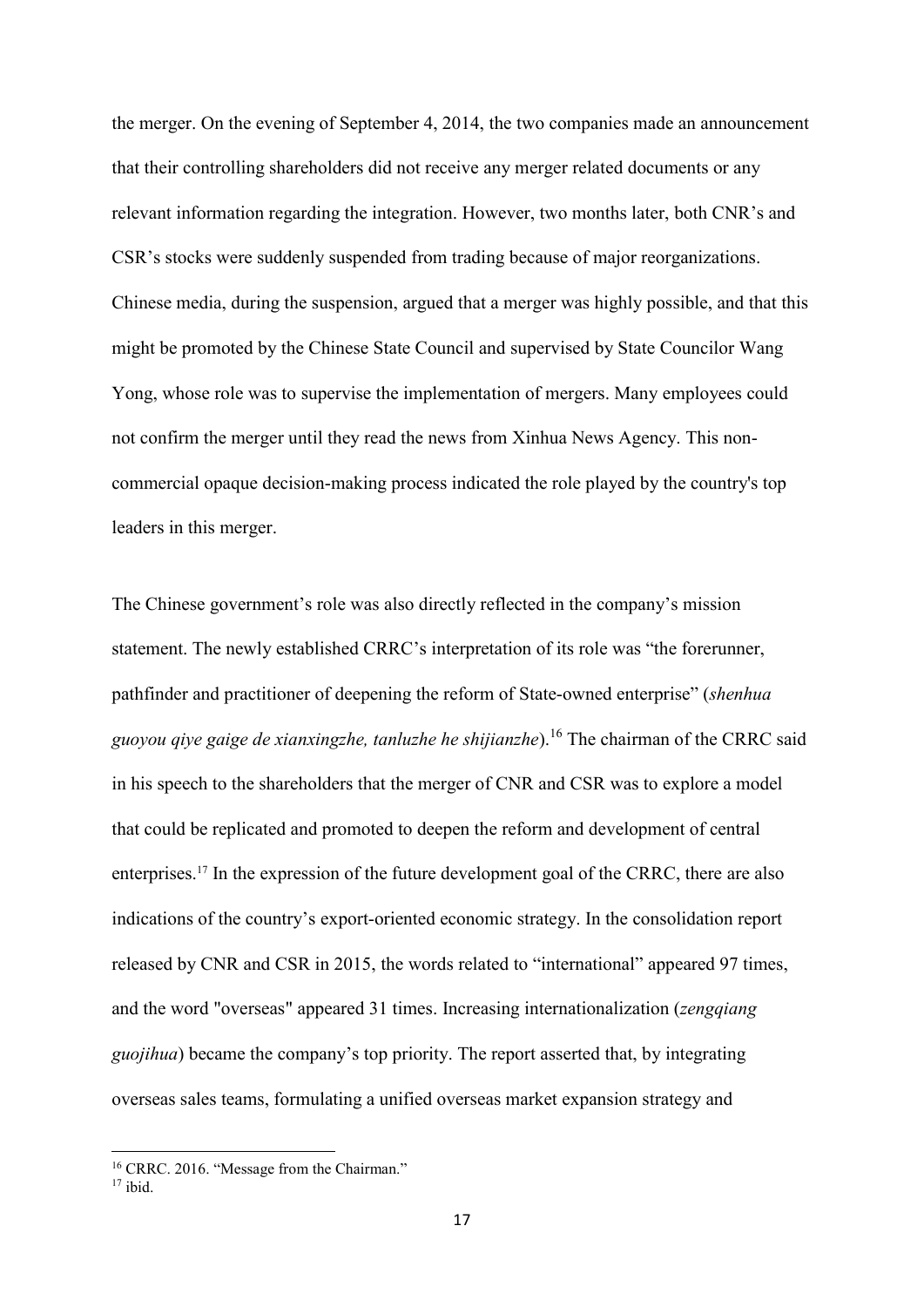concentrating on the advantages of both parties in participating in international competition, CRRC could gain a more favorable position in international competition. <sup>18</sup> Although CSR and CNR showed strong growth potential in foreign markets, the company's annual report showed that CSR's overseas operating income in 2014 was only 8.5% of its revenue in China. CNR's overseas revenue accounted for only 5.79% of its total revenue. The companies' key interests still laid in domestic markets. The overestimating of global markets was not in line with the current development situation of the companies and more likely to be the government's choice.

The non-market features of the merger could furthur be found in the new organizational structure of the reformed company. There was no change in the absolute controlling shareholders of the companies after the merger. Before the merger, the actual controllers of CSR and CNR were SASAC which held 57.15% of CSR's total stock and 54.65% of CNR's. <sup>1920</sup> After the merger, the actual controller of the new CRRC was still the SASAC. The personnel changes were also very limited. In the published merger plan, the labor contracts for all employees of CSR and CNR continued by the CRRC and there were no massive layoffs. The efforts to retain the original personnel management system could also be seen in the formation of the company leadership team. The chairman of the board of directors was formerly chairman of CNR, and the positions of vice chairman were assigned to two former vice presidents of CSR. The two positions of the executive director were equally assigned to the CSR and CNR former directors. The management team consisted of three former CSR vice directors and three former CNR leaders. The personnel arrangement maintained a

 $\overline{a}$ 

<sup>18</sup> CRRC Annual Report: 52

<sup>19</sup> ibid.: 70

 $20$  ibid  $\cdot$  88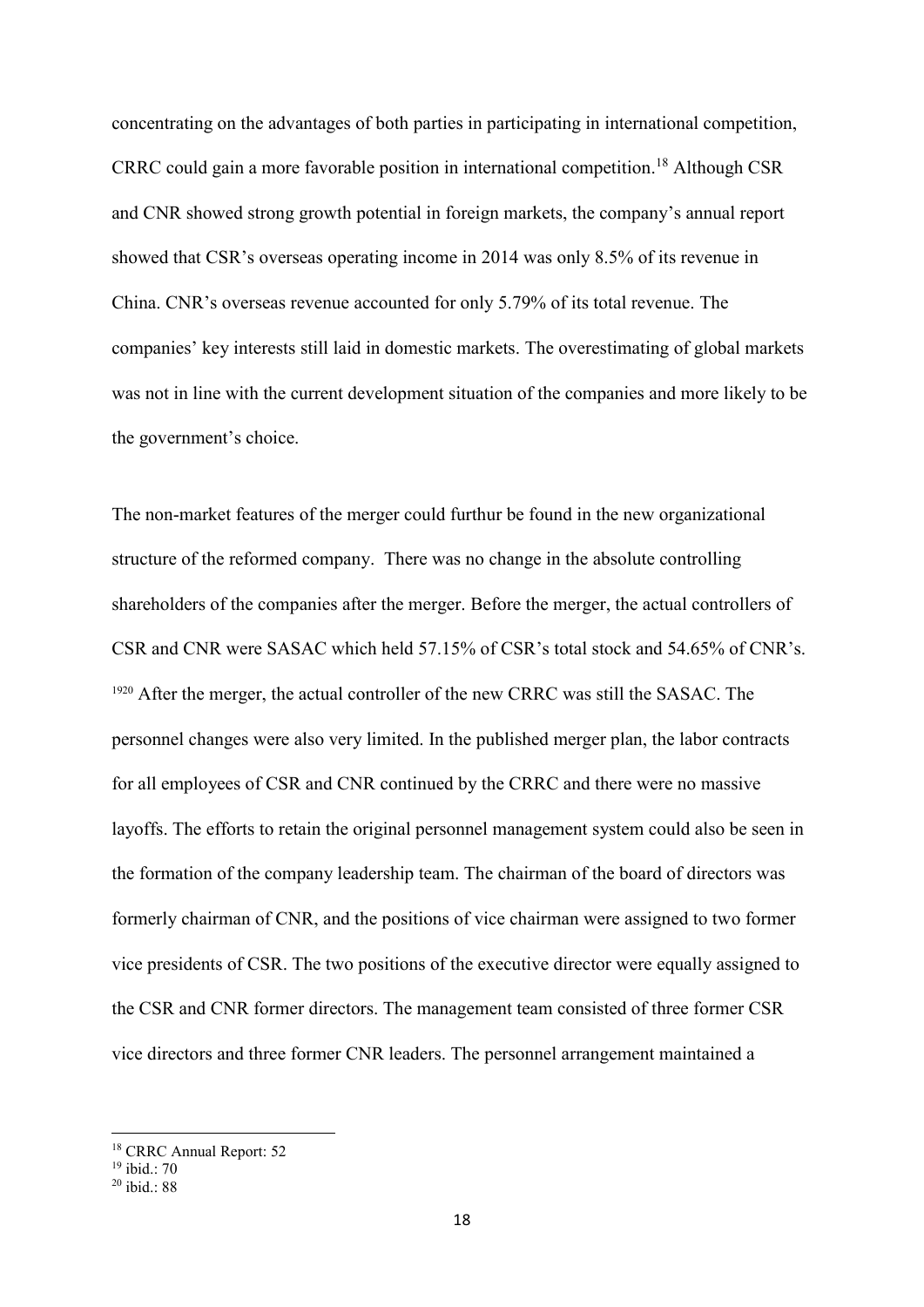balance of influence of former leaders from CSR and CNR in CRRC. Rather than forming a completely new company, it is more appropriate to describe the CRRC as a formal consortium of CNR and CSR.

#### • **Standard Practices**

Different from the previous nonstandard government-led merger practice, the CNR and CSR merger completely complied with securities law and financial industry regulations. The CNR and CSR fully disclosed related business information and conducted required company audits. On October 27, 2014, CSR and CNR announced that their stocks were officially suspended and there would be major events happening. On December 31, 2014, when the stocks resumed trading, a detailed merger plan was announced. Under the leadership of the SASAC, CSR and CNR followed the principle of "consistent merging, focusing on the future, seeking common development, and adhering to meticulous planning, steadily advancing, and standardizing operations". In operation, CSR officially absorbed CNR, which meant that CSR would give CSR's stocks to all CNR shareholders, through the Shanghai Stock Exchange and the Hong Kong Stock Exchange. CNR's stocks were withdrawn from circulation. The entire merger had been reviewed by the China Securities Regulatory Commission and the Hong Kong Securities Regulatory Commission and had also been reviewed by both Chinese and foreign antitrust agencies.

This open and transparent merger process is different from the previous partial merger of State-owned enterprises. In the past, the merger between subsidiary companies and non-listed State-owned enterprises was not required to follow a strict information disclosure process. People often learned or speculated about the changes through vague news report or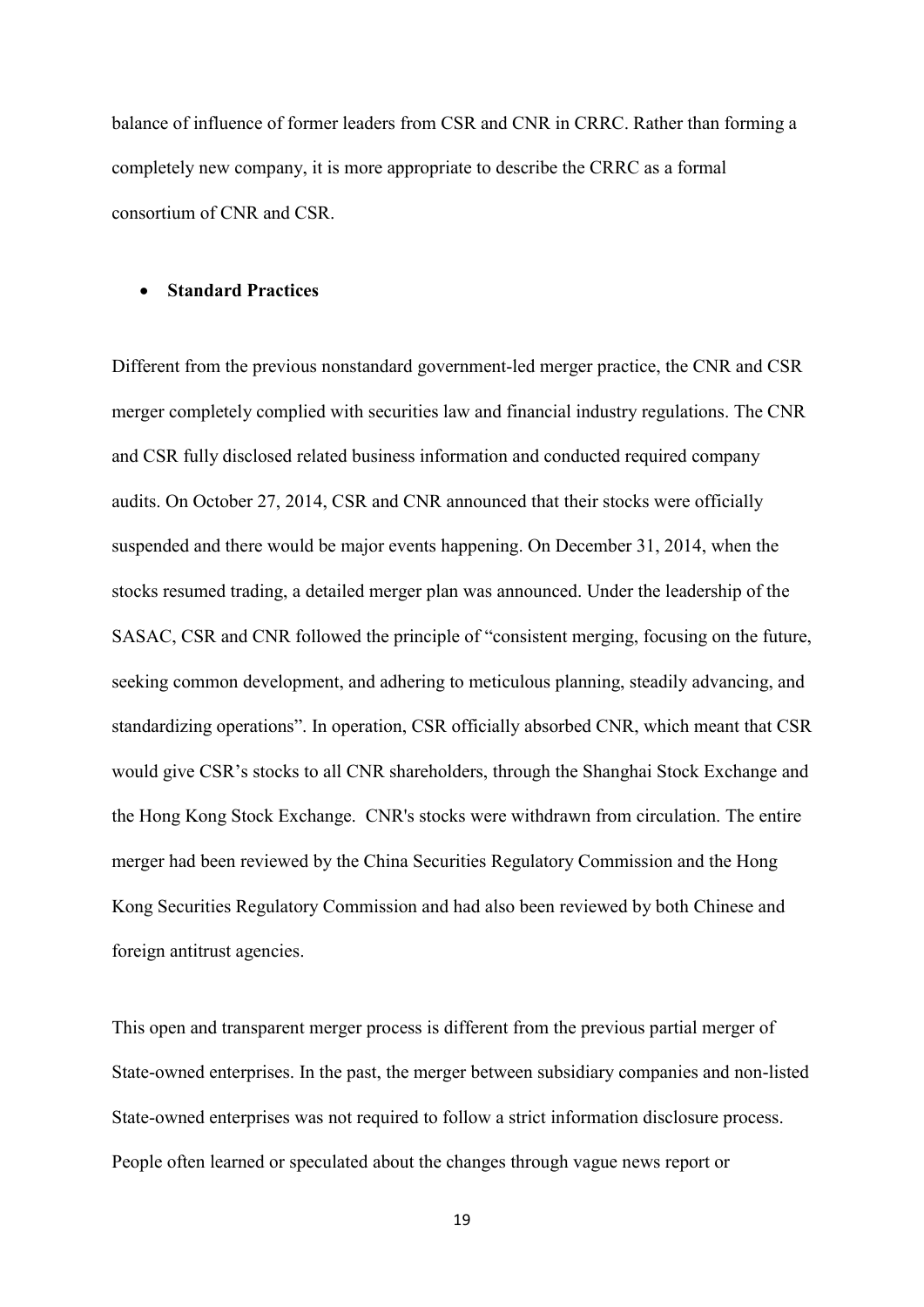government announcements. In this merger, all corporate assets and personnel changes were publicly published and the impact of the merger on the market is easy to find.

### **Conclusion**

1

"It is inevitable that there will be more M&A among centrally-administered SOEs, which is the focus of SOE reform. During a period in which China is hastening economic restructuring and industrial upgrading, the central government needs SOEs to play a leading role in some industries," Liu Yuhui, an economist at the Chinese Academy of Social Sciences, said in an interview. <sup>21</sup> It is not difficult to see the impact of national development policies in the SOE reforms of Chinese high-speed rail industry. When the country started to build a domestic market system, the reforms of the high-speed rail industry were focused on how to better promote the marketization of high-speed rail products and introduce foreign products to strengthen competition and improve product quality. When the state tried to start promoting an export-oriented economy, high-speed rail SOEs joined forces to counter foreign competitors and ensure the implementation of the national strategic plan. SOE reform is a tool which the government can use to achieve its influence and control. The nature of SOE reforms in China remains unchanged. However, this does not mean that the government can design the reforms as it wishes. The formulation of economic policies is influenced by the status of economic development and the global economic environment. With the increasing

<sup>21</sup>China denied massive SOE merger reports. Liu Tian Source:Global Times Published: 2015-4-28 http://www.globaltimes.cn/content/919048.shtml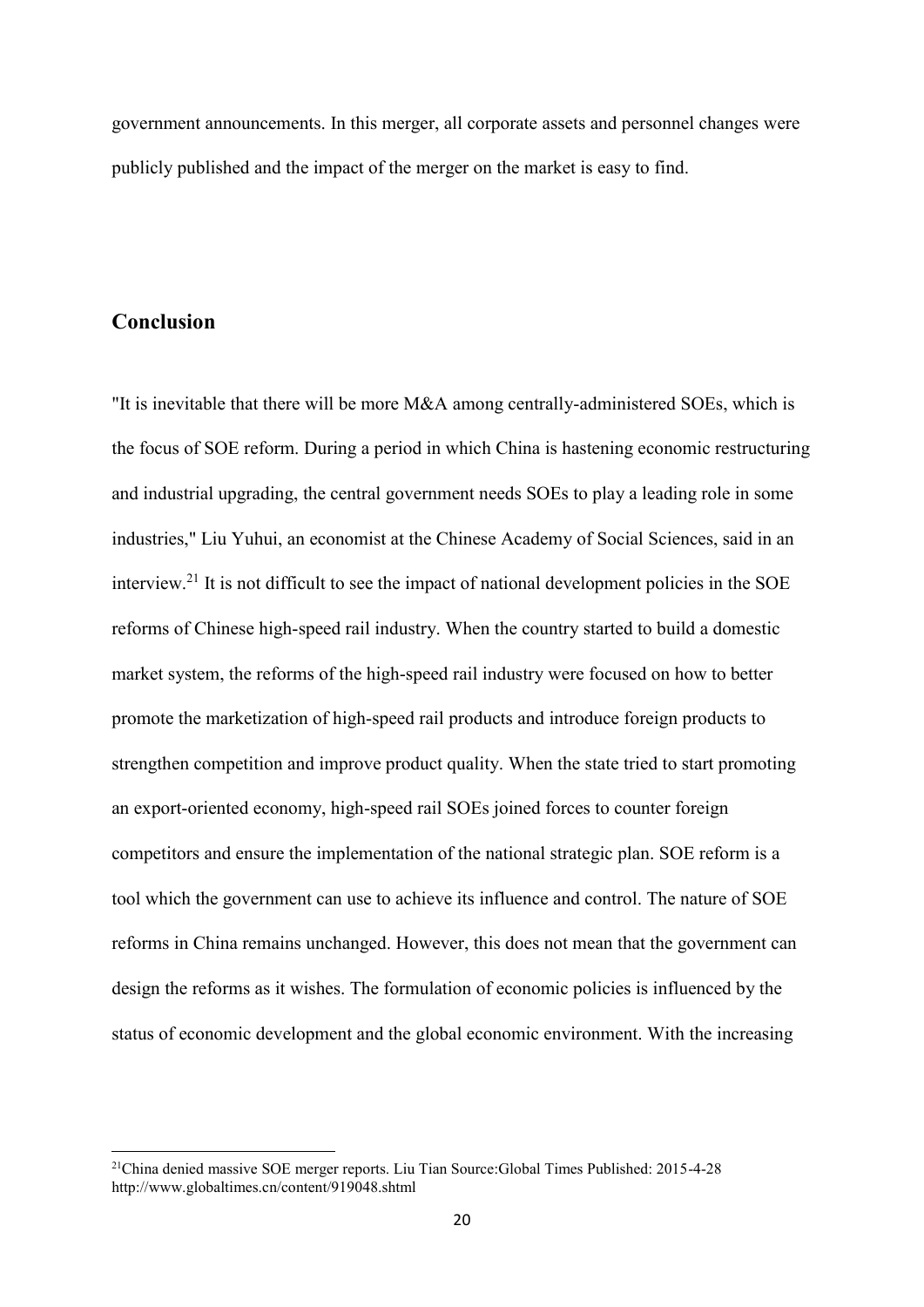globalization of the Chinese economy, the Chinese government becomes more accustomed to market rules.

This high-speed rail industry merger shows a replicable reform model — the government holds the control while the market decided the instruments. In fact, the alliance between powerful SOEs is widely promoted by the Chinese government in the strategic export-related industries. In 2015, the former China Power Investment Corporation and the State Nuclear Power Technology Corporation reorganized to form the State Power Investment Group; and the China Ocean Shipping(Group) Company and the China Shipping Group Implement were reorganized to the China COSCO Shipping Group. In 2016, China Textile Group, was incorporated into COFCO Group; China National Building Materials Corporation and Sinoma Group implemented restructuring. In 2017, China National Electricity Group and Shenhua Group merged and were restructured into National Energy Investment Group Co., Ltd. The logic after these mergers is the same: enhancing international competitiveness through mergers. It is reasonable to anticipate more monopolies in strategically important industries.

By decreasing competition and creating larger and more complex companies, mergers will facilitate potential rent-seeking behavior and negatively impact efficiency, competition, and the quality of goods and services. Others note that by increasing the size and complexity of state firms, mergers can exacerbate the existing organizational problems, such as low efficiency, weak oversight, and communication gaps. How to promote economic reforms while achieving international competitiveness will continue to test the leadership wisdom of China's new generation of leaders.

21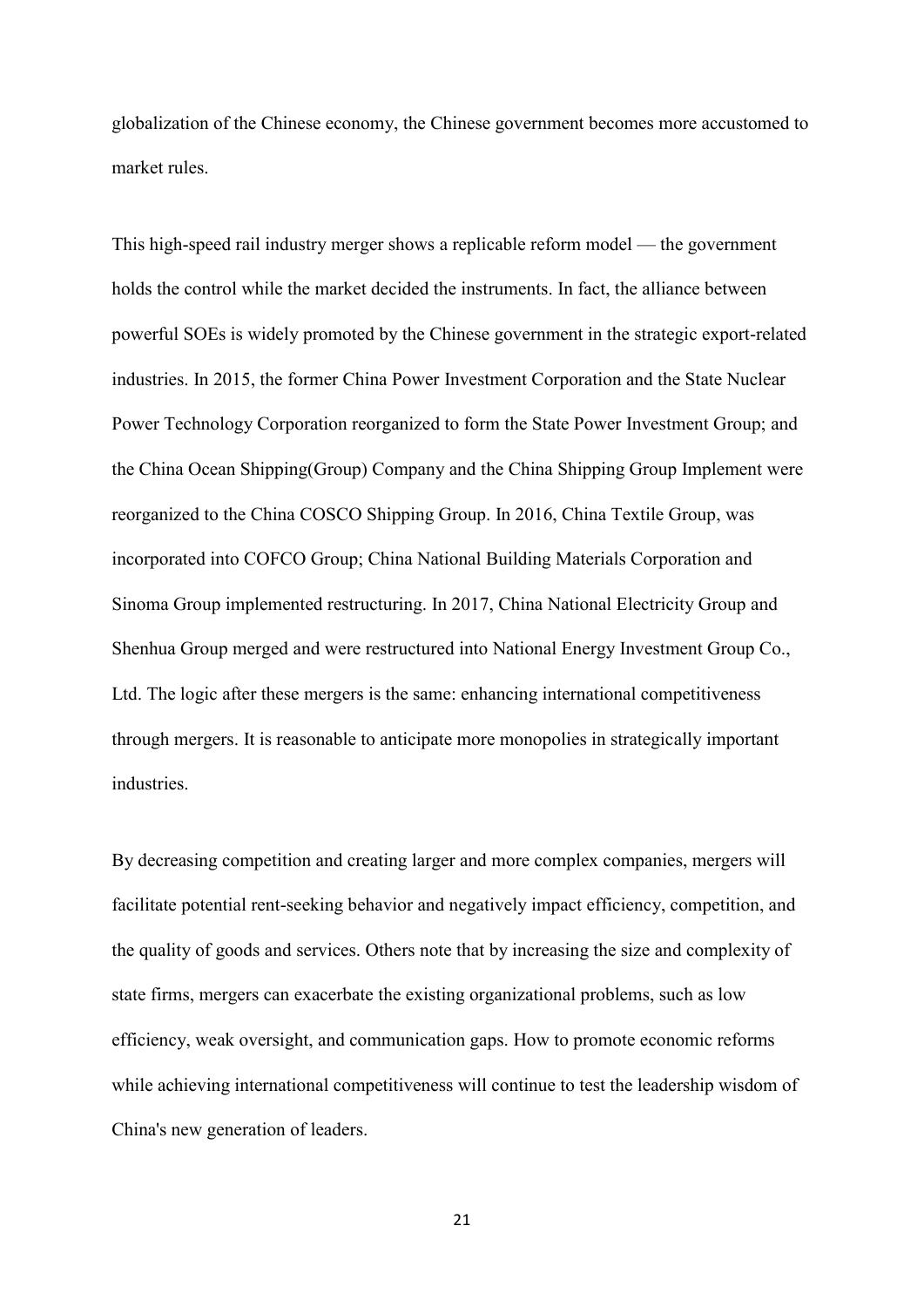## **Bibliography**

- 1. Anna Chen. 2015. The Role of China's High-speed Railways in Realizing the National "One Belt and One Road" Strategic Concept (zhongguo gaotie dui shixian guojia yidaiyilu zhanlve gouxiang de zuoyong). *Business Economics Research* 9: 4-6.
- 2. Baldwin, David A. 1985. *Economic Statecraft*. Princeton: Princeton University Press.
- 3. Berger, Suzanne, and Ronald Philip Dore. 1996. *National Diversity And Global Capitalism*. Ithaca: Cornell University Press.
- 4. Bo Gao. 2012. *High Speed Rail and China's 21st Century Strategy*. Beijing: Social Sciences Documentation Press.
- 5. Boisot, Max, and John Child. 1996. "From Fiefs To Clans And Network Capitalism: Explaining China's Emerging Economic Order". *Administrative Science Quarterly* 41 (4): 600-628.
- 6. Chongen Bai. 2006. An Empirical Study on the Effect of State-owned Enterprises Reform (guoyou qiye gaizhi xiaoguo de shizheng yanjiu). *Economic Studies* 8: 4-13.
- 7. Cotton, James. 1991. "Governing The Market: Economic Theory And The Role Of Government In East Asian Industrialization". *International Affairs* 67 (4): 836-837. doi:10.2307/2622556.
- 8. Davis, Lance, and Douglass North. 2011. *Institutional Change And American Economic Growth*. Cambridge: Cambridge University Press.
- 9. Diebold, William, and Jung-en Woo. 1991. "Race To The Swift: State And Finance In Korean Industrialization". *Foreign Affairs* 70 (5): 189-217. doi:10.2307/20045041.
- 10. Downs, Erica. 2014. "Whatever Became Of China, Inc.?". *Brookings*. https://www.brookings.edu/articles/whatever-became-of-china-inc/.
- 11. Eren-Vural, Ipek. 2007. "Domestic Contours Of Global Regulation: Understanding The Policy Changes On Pharmaceutical Patents In India And Turkey". *Review Of International Political Economy* 14 (1): 105-142.
- 12. Farrell, Henry, and Abraham L. Newman. 2010. "Making Global Markets: Historical Institutionalism In International Political Economy". *Review Of International Political Economy* 17 (4): 609-638.
- 13. Fei Xu. 2015. China's High-speed Rail "Going Out" Strategy: Theme, Strategy, and Measure (zhongguo gaotie zouchuqu zhanlve: zhuti, zhanlve he shouduan). *China Engineering Science* 17(4): 4-8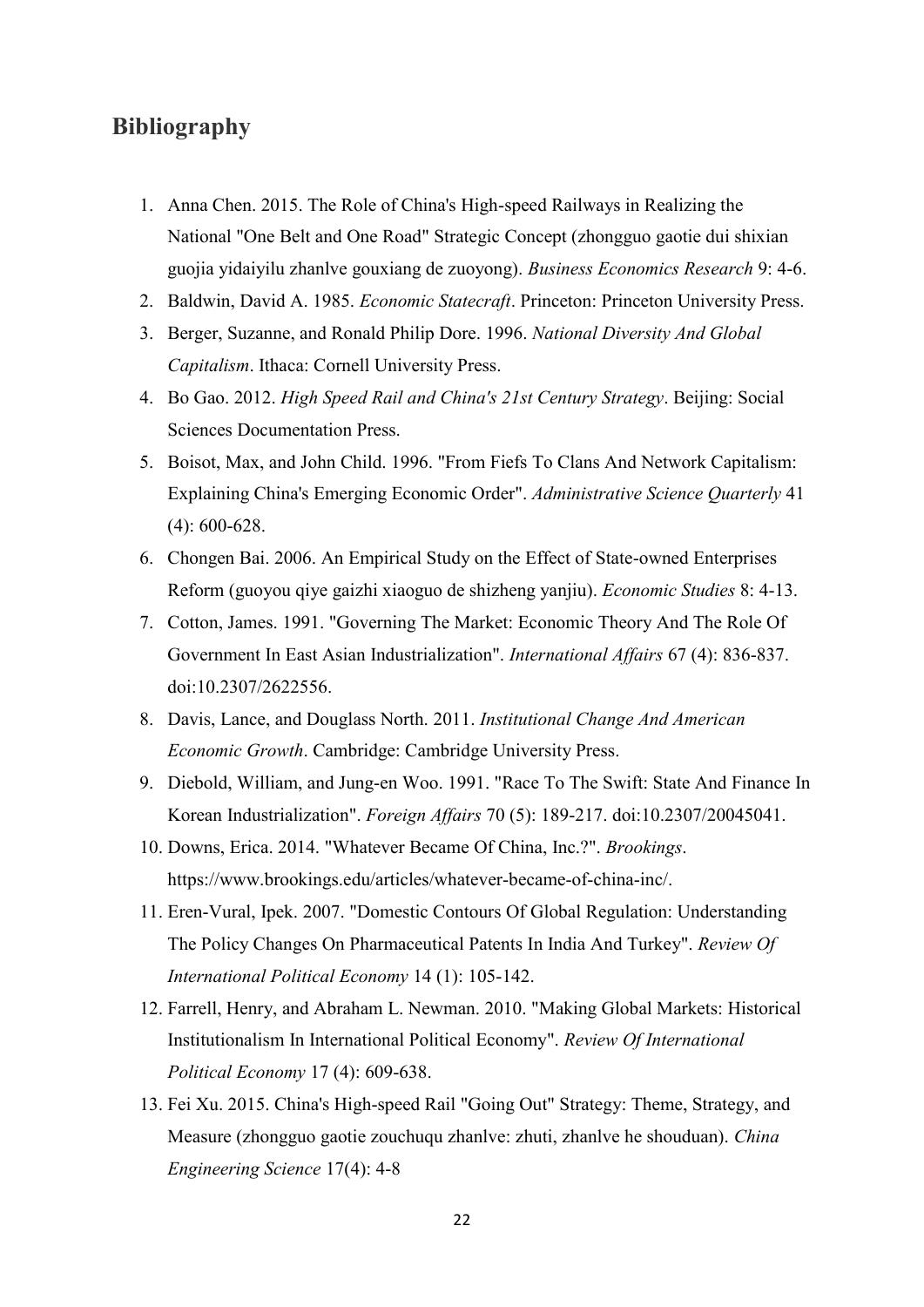- 14. Furman, J., Porter, M. and Stern, S. (2002). The determinants of national innovative capacity. *Research Policy*, 31(6), pp.899-933.
- 15. Garrett, G. 1998. Global Markets and National Politics: Collision Course or Virtuous Circle?. *International Organization*, 52(4), pp.787-824.
- 16. Guanmin Liao. 2014. State-owned Enterprise Policy Burden: Motivation, Consequences and Governance (guoyou qiye de zhengcexing fudan: dongyin, houguo ji zhili). *Chinese Industrial Economy* 6: 96-108
- 17. Hall, Peter A, and David W Soskice. 2004. *Varieties Of Capitalism*. Oxford: Oxford University Press.
- 18. Jin Zhang. 2004. "Catch-Up And Competitiveness In China: The Case Of Large Firms In The Oil Industry.". *The China Quarterly* 180: 1103-1105.
- 19. Jinglian Wu. 1993. *Reform of Large and Medium-sized Enterprises: Establishing a Modern Enterprise System (dazhongxing qiye gaige: jianli xiandai qiye zhidu).*  Tianjin:Tianjin People's Publishing House
- 20. Knorr, Klaus Eugen. 1975. *The Power Of Nations*. New York: Basic Books.
- 21. Lawrence, Paul R, and Charalambos A Vlachoutsicos. 1990. *Behind The Factory Walls*. Boston: Harvard Business School Press.
- 22. Magnier, Mark. 2018. "How China Is Changing Its Manufacturing Strategy". *WSJ*. https://www.wsj.com/articles/how-china-is-changing-its-manufacturing-strategy-1465351382. Pavlićević, Dragan, and Agatha Kratz. 2017. "Testing The China Threat Paradigm: China's High-Speed Railway Diplomacy In Southeast Asia". *The Pacific Review* 31 (2): 151-168.
- 23. Matti, W. and Woods, N. 2009. *The Politics of Global Regulation*. Princeton: Princeton University Press.
- 24. Michael E. Porter.1996. Competitive Advantage, Agglomeration Economies, and Regional Policy. *International Regional Science Review* 19(2): 85-90
- 25. Nee, V. 1992 "Organizational dynamics of market transition: hybrid forms, property rights and mixed economy in China." *Administrative Science Quarterly* 37(1):1-27
- 26. North D.C. 1990. *Institutions, Institutional Change and Economic Performance*. Cambridge: Cambridge University Press.
- 27. North, D.C and Thomas, R.P. 1973. *The rise of the Western World*. Cambridge: Cambridge University Press.